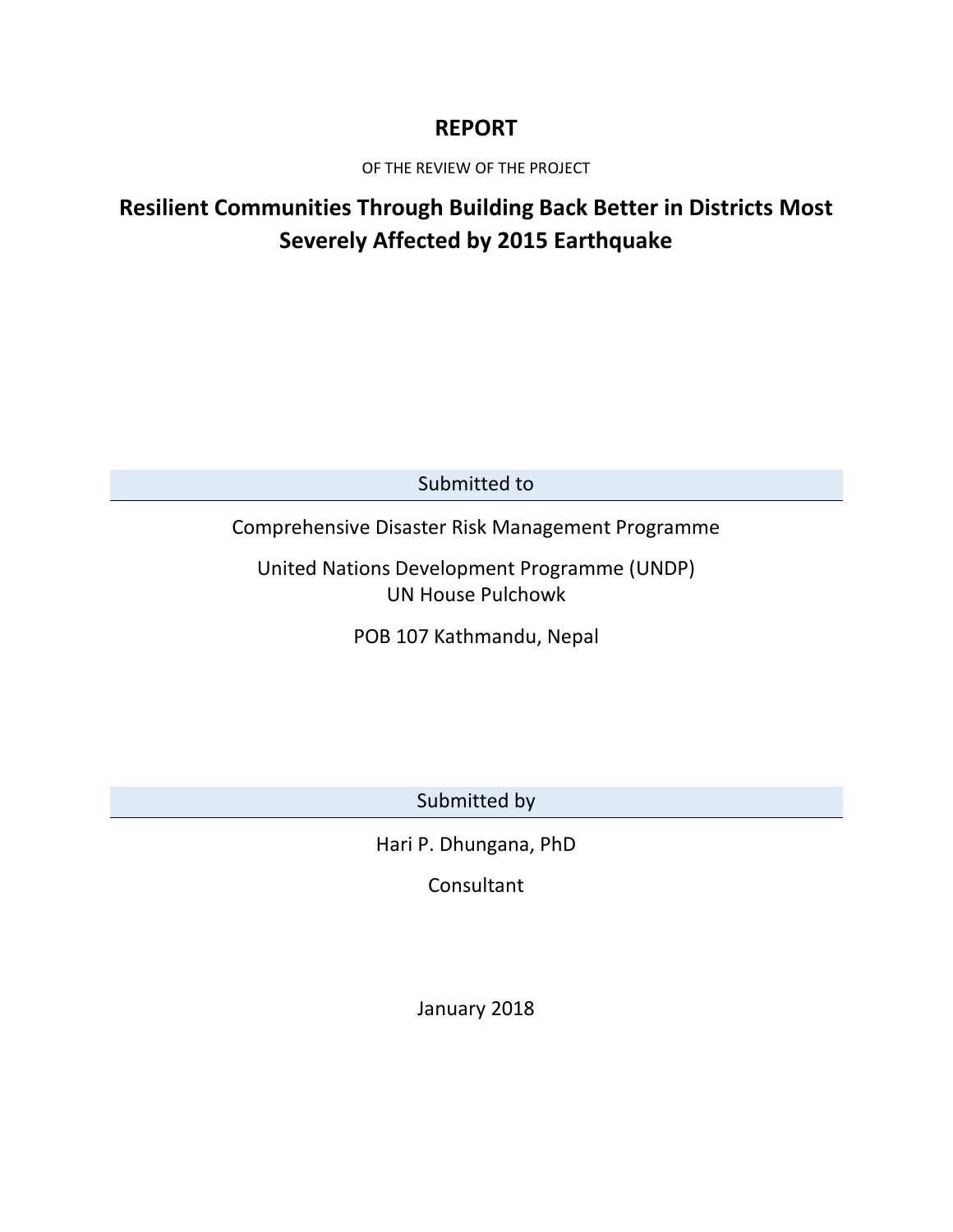## **CONTENTS**

| $\mathbf{1}$   |       |  |  |  |  |
|----------------|-------|--|--|--|--|
|                | 1.1   |  |  |  |  |
|                | 1.2   |  |  |  |  |
|                | 1.3   |  |  |  |  |
|                | 1.4   |  |  |  |  |
|                | 1.5   |  |  |  |  |
| $\overline{2}$ |       |  |  |  |  |
|                | 2.1   |  |  |  |  |
|                | 2.2   |  |  |  |  |
| 3              |       |  |  |  |  |
|                | 3.1   |  |  |  |  |
|                | 3.1.1 |  |  |  |  |
|                | 3.1.2 |  |  |  |  |
|                | 3.2   |  |  |  |  |
|                | 3.3   |  |  |  |  |
|                | 3.4   |  |  |  |  |
|                | 3.5   |  |  |  |  |
|                | 3.6   |  |  |  |  |
| 4              |       |  |  |  |  |
|                | 4.1   |  |  |  |  |
|                | 4.2   |  |  |  |  |
| 5              |       |  |  |  |  |
| 7              |       |  |  |  |  |
| 8              |       |  |  |  |  |
|                | 8.1   |  |  |  |  |
|                | 8.2   |  |  |  |  |
|                | 8.3   |  |  |  |  |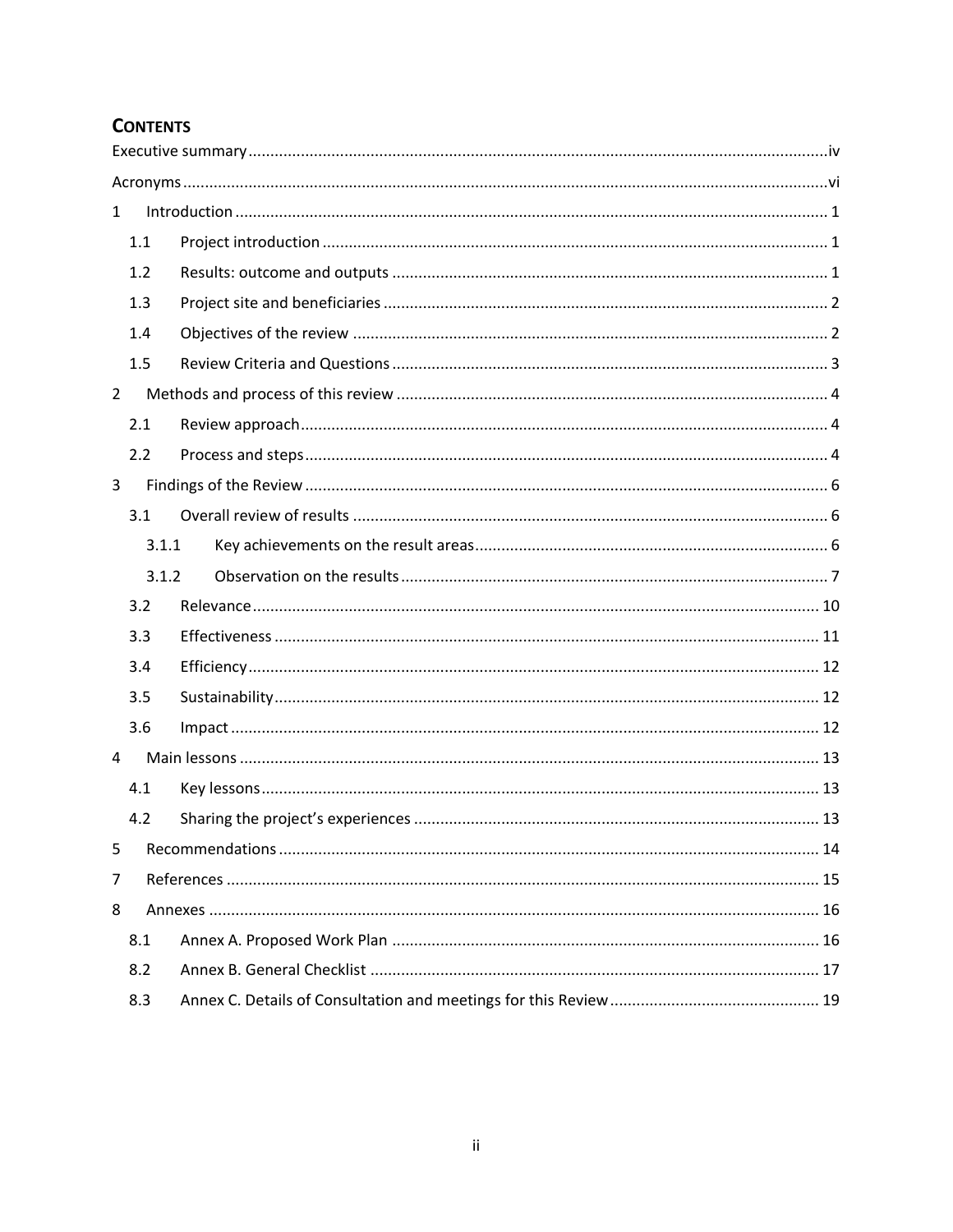#### **List of Tables**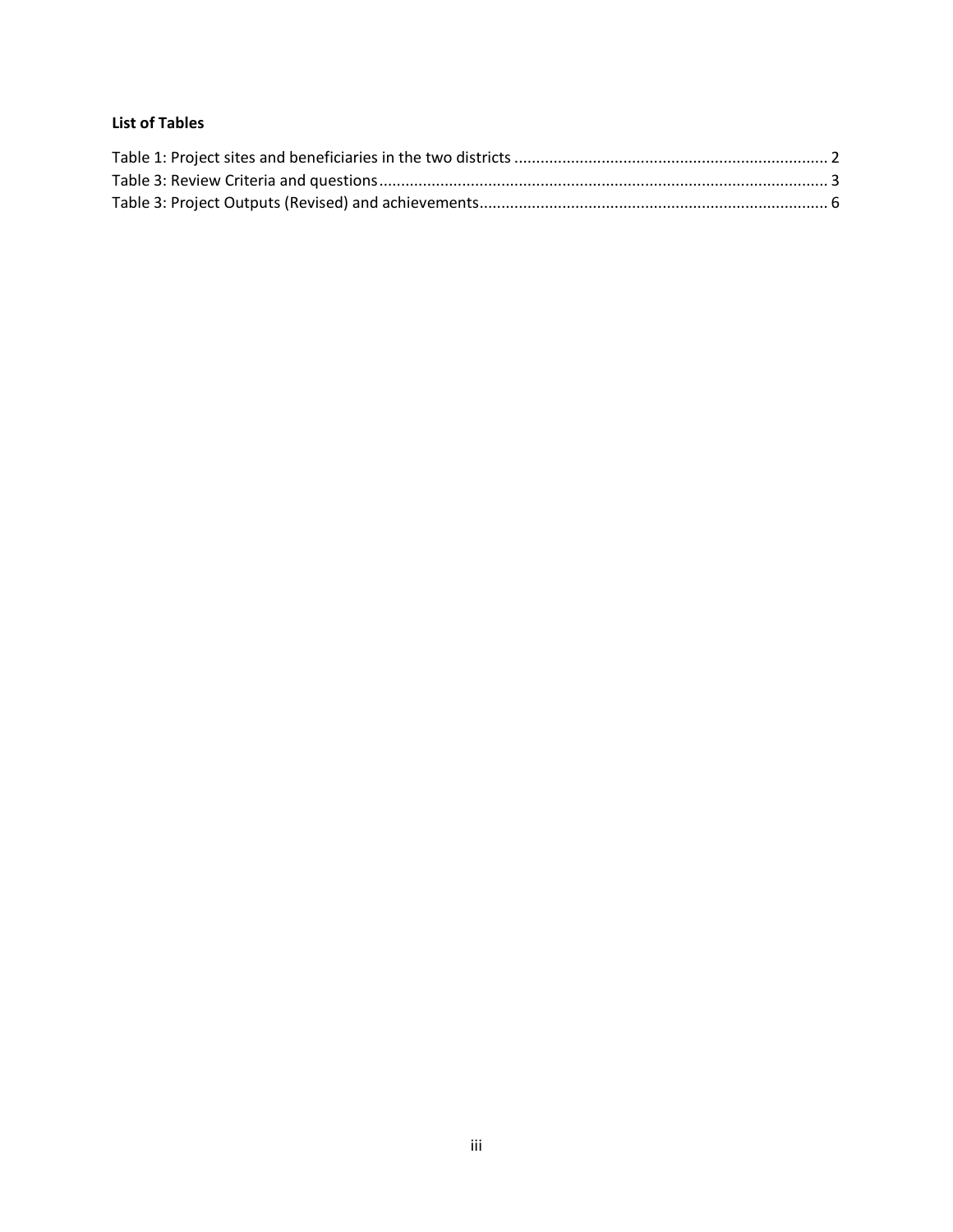#### <span id="page-3-0"></span>**EXECUTIVE SUMMARY**

**Introduction.** This report presents the outcome of the review of results of the project "Resilient Communities through Building Back Better in Districts most severely affected by 2015 Earthquake," which was managed by Comprehensive Disaster Risk Management Programme (CDRMP) of United Nations Development Programme (UNDP) in Nepal. Funded by ECHO, the project was implemented over 20 months from May 2016 through Dec 2017 in two severely earthquake affected districts: Sindhupalchowk and Dolakha. Within these districts, the project worked in erstwhile ten village development committees (VDCs), comprising five VDCs in each district. After the adjustment of local government jurisdictions in 2017 the project site fell into one municipality and one village municipality in each of the two districts, covering four local government jurisdictions, with a total of 20 Wards within them.

**Results--outcome and outputs of the project.** The project had an outcome, "affected communities build back better through resilient housing reducing vulnerabilities to future disasters, maximizing the use of locally available resources." It was further envisioned from the project that, "Village communities in 10 VDCs of most severely affected districts are equipped with a reconstruction action plan and necessary capacities through information, knowledge and skills to undertake reconstruction of disaster resistant housing in an inclusive manner." The following were the project's four outputs:

- Output 1. Communities in erstwhile 5 VDCs in each district formulate VDC level reconstruction action plans (RAPs).
- Output 2. Training of 550 local artisans on locally appropriate construction technologies through demonstration of 65 affordable, disaster-resistant houses appropriate to their local context providing a menu of design and technology options enabling affected households to make an informed choice.
- Output 3. Ten Awas Nirman Saathi (trained masons with social skills) and two Mobile Technology Clinics reach out to affected households to facilitate their construction plans to be consistent with build back better principles
- Output 4. Reconstruction Action Plan priorities operationalized through the Reconstruction Grant support for 50 most vulnerable households and establishment of two Safer construction and material support Clinic in each district.

This Review was commissioned by CDRMP for the review of the results, for which a set of criteria – relevance, effectiveness, efficiency, sustainability and impact—and a number of questions were used (Table 3). The review was conducted as a brief assignment—involving 15 work-days for the reviewer. Within this, the Reviewer reviewed project documents and other relevant texts, held consultation with project teams, and visited project sites in Sindhupalchowk and Dolakha where consultations were held individually or in groups of local communities (community livelihood group, Reconstruction Action Plan committees), MTC engineers, RAP chair, elected representatives, official of National Reconstruction Authority (NRA), individual reconstruction grantees , house-owners, and partner NGO personnel. The Reviewer also observed some of RAP meetings, the handover of a Technology Demonstration House, and inauguration of a safer construction clinic, and ongoing construction work. The field visit was carried out together with the Project Coordinator, and the project team was debriefed on the main findings of the Review in Jan 2018.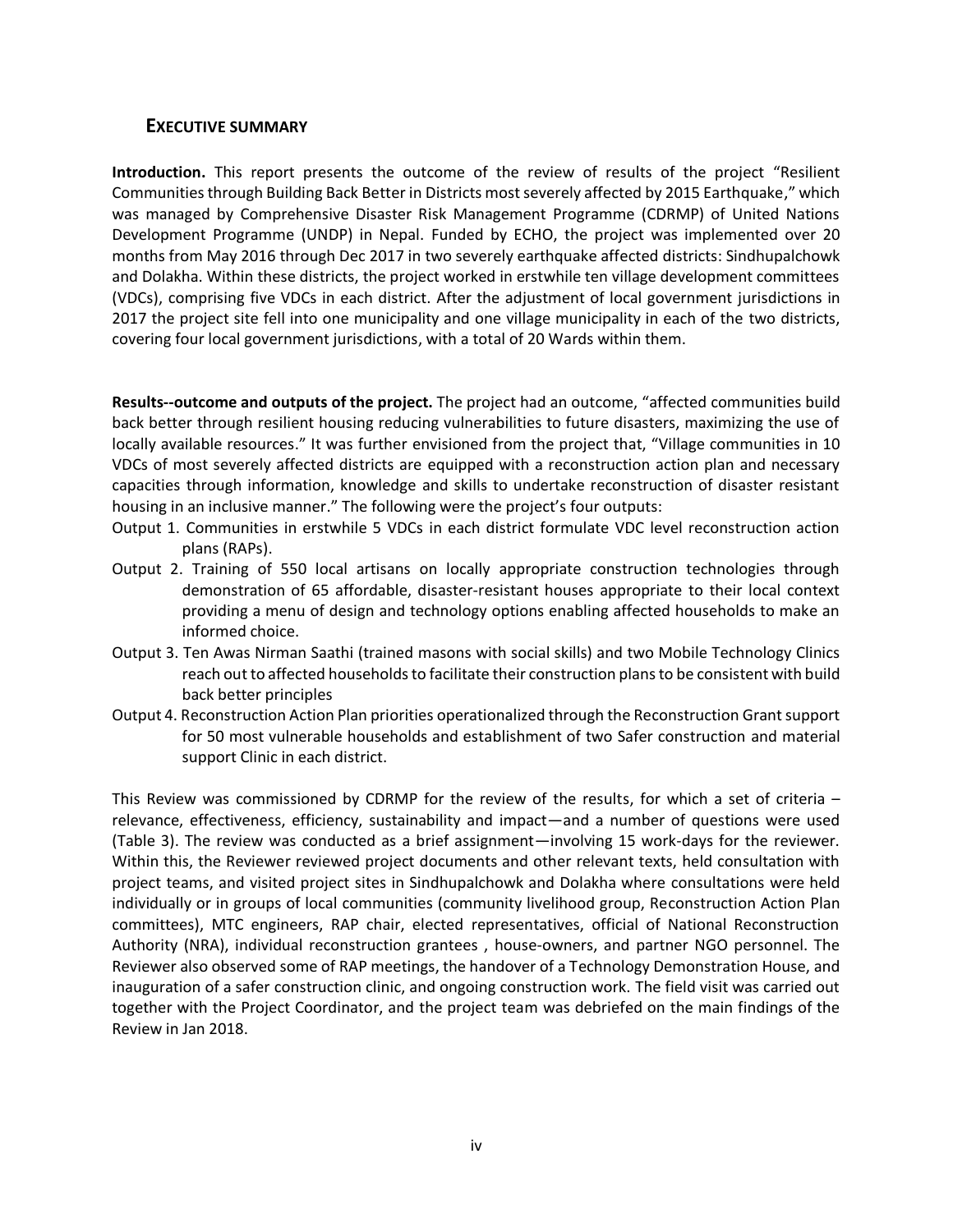This Review report presents the observations on the activities on each of the four result areas. It then presents its findings against each of the five review criteria used in this review. It also identifies key lessons from the project that emerged from the project's interventions and experience, and provides a list of activities and processes that UNDP may like to communicate with its stakeholders. It also can be used by NRA and broader reconstruction community and by the CDRMP/ECHO project. The main recommendations that came from the project are the following:

#### **Recommendations for NRA/Broader Reconstruction Community**

- Enhance diligence to ensure that only "needy" households receive the grants.
- Avoid debt trap: provide alternative access to financing, rather than high-interest loans.
- Provide income generation and livelihood support activities beyond support for house construction in order to avoid debt trap amongst the vulnerable population.

#### **Recommendations for CDRMP/ECHO project**

- Engage with the government and district level (NRA/DUDBC officials) to acknowledge and adopt low-cost, earthquake resistant technologies
- Ensure compliance (comprehensive monitoring of construction) in construction, to ensure that grantee's houses will receive II & III installment of NRA grant.
- Ensure continued support and facilitation for CLG managed "safer construction clinics" in order for them to operate on break –even, financially sustainable manner.
- Consider early field mobilization after project commencement, especially by recruiting and contracting partner NGOs/service providers.
- Integrate/harmonize RAPs into new local government structure.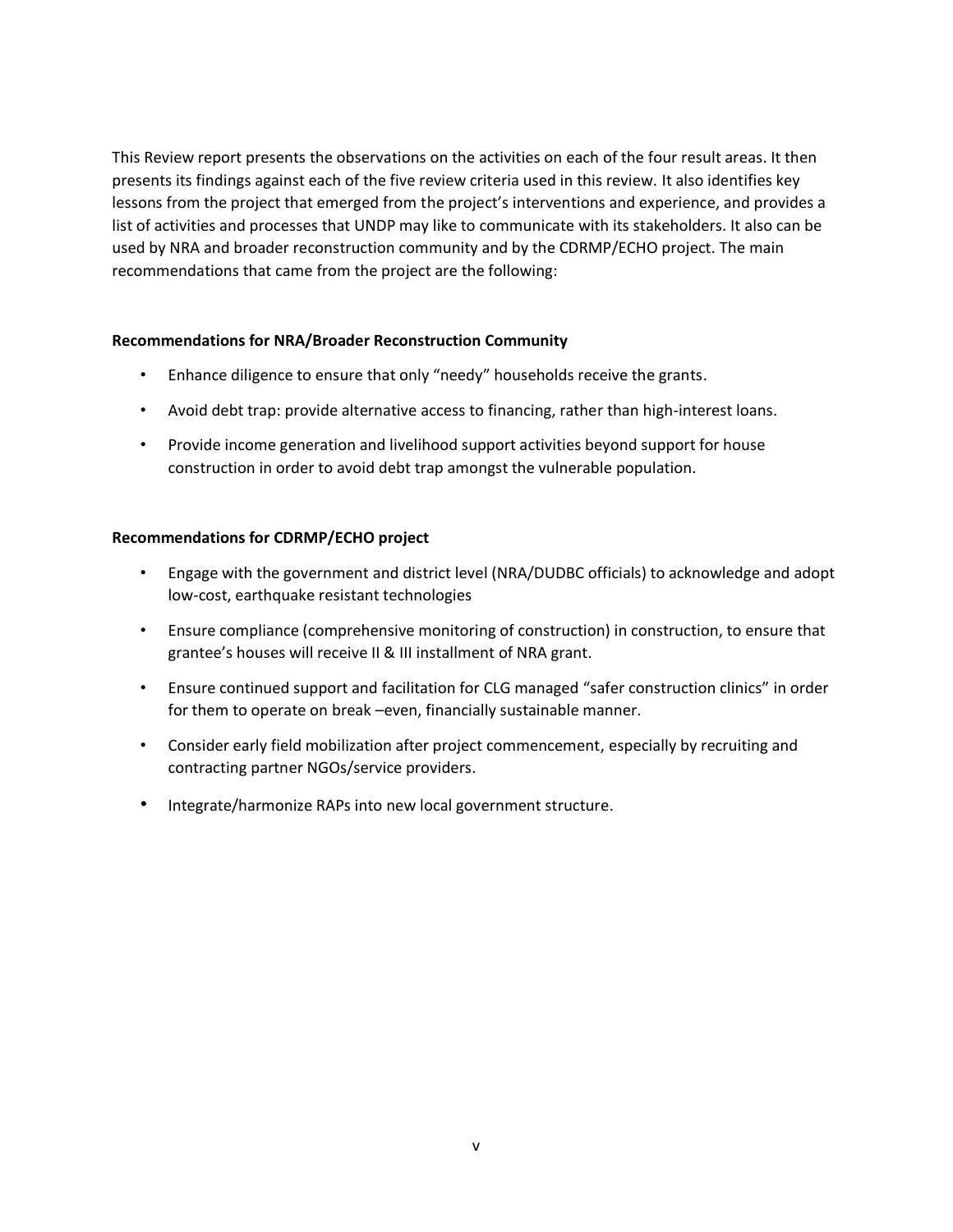### **ACRONYMS**

<span id="page-5-0"></span>

| ANS          | Aawas Nirmal Saathi                                       |
|--------------|-----------------------------------------------------------|
| <b>CDRMP</b> | Comprehensive Disaster Risk Management Programme          |
| CLG          | <b>Community Livelihood Group</b>                         |
| CDO          | <b>Chief District Officer</b>                             |
| <b>DCC</b>   | <b>District Coordination Committee</b>                    |
| DDC          | District Development Committee                            |
| <b>DDRC</b>  | District Disaster Relief Committee                        |
| DJSS         | Deep Jyoti Samaj Sudhar Sangh                             |
| <b>DUDBC</b> | Department of Urban Development and Building Construction |
| <b>ECHO</b>  | European Civic Protection and Humanitarian Aid Operations |
| MTC          | Mobile Technology Clinic                                  |
| NRA          | National Reconstruction Authority                         |
| <b>NGO</b>   | Non-Governmental Organization                             |
| PDNA         | Post Disaster Needs Assessment                            |
| <b>PDRF</b>  | Post-Disaster Recovery Framework                          |
| PEB          | Project Executive Board                                   |
| RAP.         | <b>Reconstruction Action Plan</b>                         |
| REDC         | Rural Enterprise Development Centre                       |
| SIDEK        | Sindhu Development Kendra                                 |
| SUK          | Sindhu Utthan Kendra                                      |
| π∩⊔          | Technology Demonstration House                            |

- TDH Technology Demonstration House
- UNDP United Nations Development Programme<br>VDC Village Development Committee
- Village Development Committee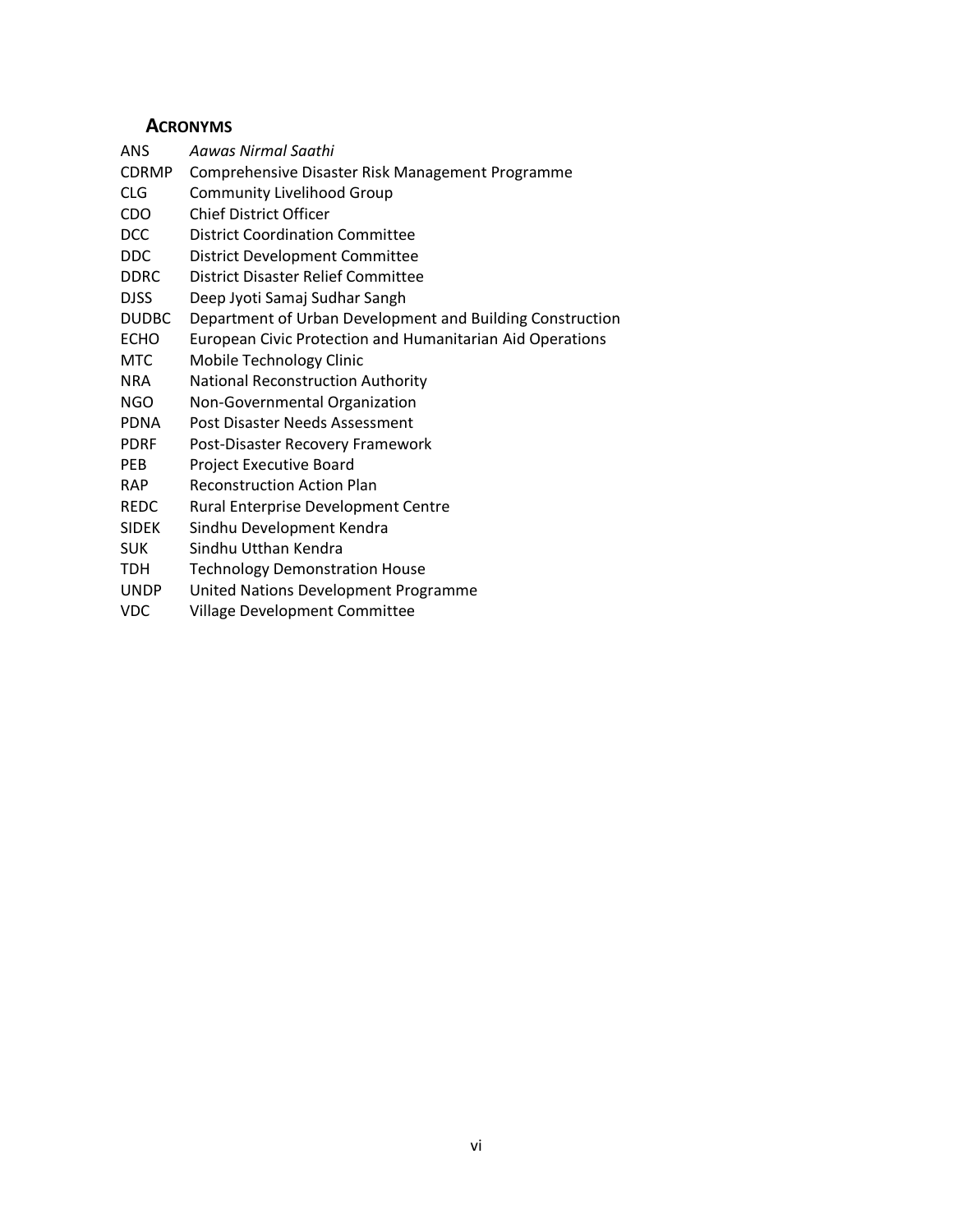#### <span id="page-6-0"></span>**1 INTRODUCTION**

#### <span id="page-6-1"></span>**1.1 Project introduction**

This document presents the report of the review of results of the project "Resilient Communities through Building Back Better in Districts most severely affected by 2015 Earthquake," which was managed by Comprehensive Disaster Risk Management Programme (CDRMP) of United Nations Development Programme (UNDP) in Nepal. The project commenced in May 2016 with its end date of August 2017. A request for modification of the project was made in July 2017 and a no-cost extension as well as some modification on project results were granted in August 2017. Accordingly, the project was extended on no-cost basis to Dec 2017. Thus, the project was implemented over a period of 20 months between May 2016 to Dec 2017. The project had a budget of 956,750 Euro, and was funded by European Civil Protection and Humanitarian Aid Operations (ECHO).

The project was implemented in the erstwhile 10 VDCs, five VDCs in each of Sindhupalchowk and Dolakha districts which were amongst the most affected districts of the Gorkha earthquake. This earthquake struck Barpak village in Gorkha district with the magnitude of 7.6 on 25th April 2015 at 11:56 am, followed by over 300 aftershocks of the magnitude of over 4.0 by June 7th (NPC, 2015). There were initial counts of over 8,790 casualties and 22,300 injuries from the earthquake (NPC, 2015). While lives of one-third of Nepal's population were affected by the earthquake, seven of the 75 districts of the country were categorized as "severely-hit" (highest severity) and other seven districts were "crisis hit" (second highest severity). The two project districts of Sindhupalchowk and Dolakha were amongst the "severely-hit" districts, as identified in the PDNA (NPC 2015).

#### <span id="page-6-2"></span>**1.2 Results: outcome and outputs**

This project had an outcome, "affected communities build back better through resilient housing reducing vulnerabilities to future disasters, maximizing the use of locally available resources." It was further envisioned from the project that, "Village communities in 10 VDCs of most severely affected districts are equipped with a reconstruction action plan and necessary capacities through information, knowledge and skills to undertake reconstruction of disaster resistant housing in an inclusive manner." The following were the project's four outputs:

- Output 1. Communities in erstwhile 5 VDCs in each district formulate VDC level reconstruction action plans (RAPs).
- Output 2. Training of 550 local artisans on locally appropriate construction technologies through demonstration of 65 affordable, disaster-resistant houses appropriate to their local context providing a menu of design and technology options enabling affected households to make an informed choice.
- Output 3. Ten Awas Nirman Saathi (trained masons with social skills) and two Mobile Technology Clinics reach out to affected households to facilitate their construction plans to be consistent with build back better principles
- Output 4. Reconstruction Action Plan priorities operationalized through the Reconstruction Grant support for 50 most vulnerable households and establishment of two Safer construction and material support Clinic in each district.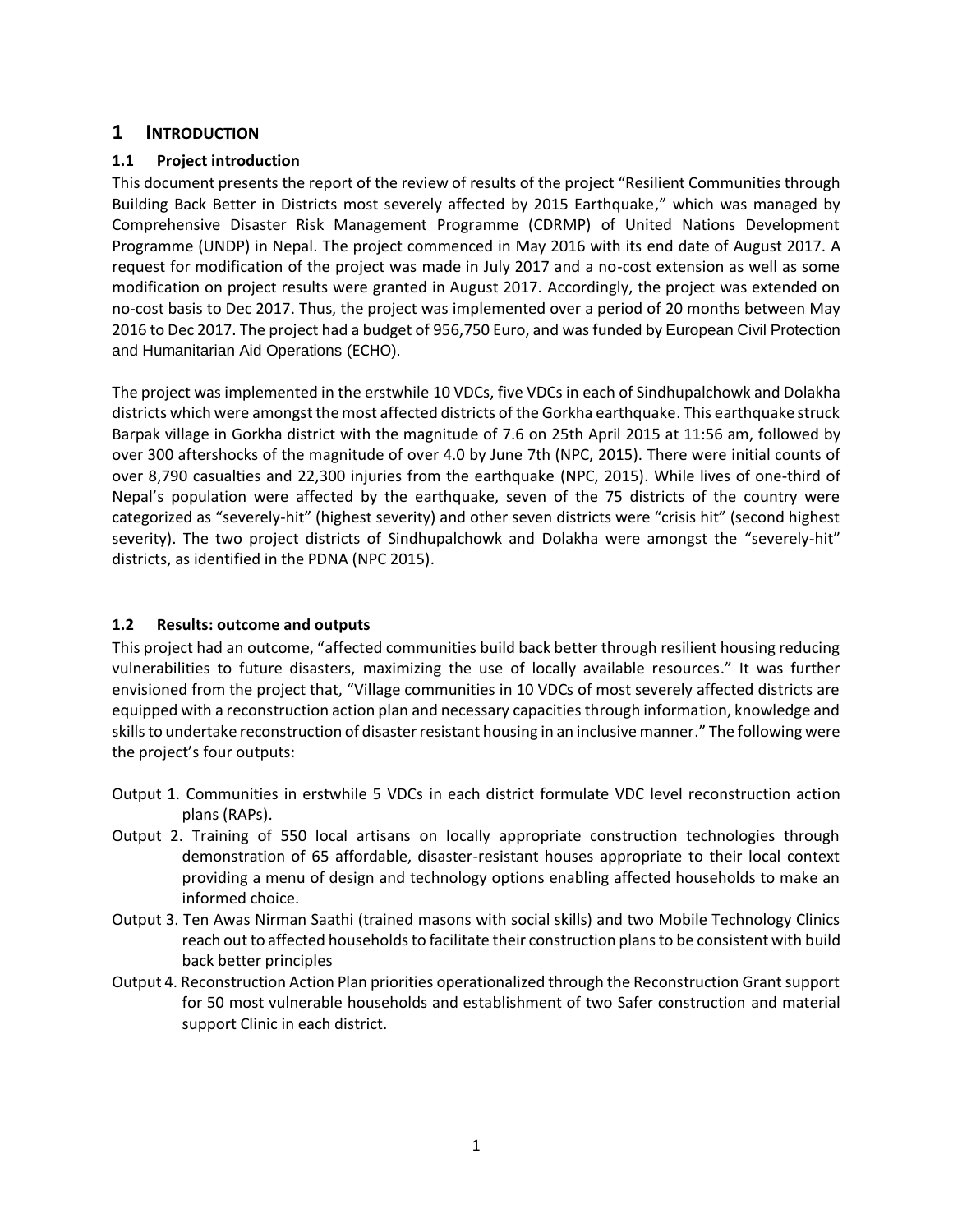#### <span id="page-7-0"></span>**1.3 Project site and beneficiaries**

The project was implemented in ten Village Development Committees (VDCs) of two districts – Sindhupalchowk and Dolakha. After restructuring of local governments, the area covers in each district a Rural Municipality and a Municipality, altogether covering 20 Wards<sup>1</sup> (see Table 1).

<span id="page-7-2"></span>

|  | Table 1: Project sites and beneficiaries in the two districts |
|--|---------------------------------------------------------------|
|--|---------------------------------------------------------------|

| <b>Municipality/Rural Municipality</b>   | No of          | VDCs under Old Structure (Number)   |  |  |  |
|------------------------------------------|----------------|-------------------------------------|--|--|--|
|                                          | Wards          |                                     |  |  |  |
| <b>Sindhupalchowk district</b><br>А.     |                |                                     |  |  |  |
| Sangachok-Gadhi Chautara                 | $\overline{2}$ | Kubhinde and Irkhu VDCs (2)         |  |  |  |
| Municipality                             |                |                                     |  |  |  |
| Indrawati Rural Municipality<br>2.       | 6              | Bhotsipa, Sipapokhare and Badegaun  |  |  |  |
|                                          |                | VDCs(3)                             |  |  |  |
| <b>Dolakha District</b><br><b>B.</b>     |                |                                     |  |  |  |
| <b>Bhimeshwor Municipality</b><br>1.     | $\overline{2}$ | Boch and Lankuridanda VDCs (2)      |  |  |  |
| <b>Shailung Rural Municipality</b><br>2. | 5              | Fasku, Katakuti, and Magapauwa VDCs |  |  |  |
|                                          |                | (3)                                 |  |  |  |
| Total number of wards/VDCs               | 15             | 10                                  |  |  |  |

Total of 11,052 households/families affected by the 2015 EQ are the beneficiaries of the project. They benefited from

- Technology Demonstration Houses,
- Reconstruction Action Plans,
- trained artisans (masons/carpenters) and
- awareness raising through MTCs and Awan Nirman Saathi.
- Reconstruction grant (in-kind) support
- Establishment of Safer construction & Material support clinics

#### <span id="page-7-1"></span>**1.4 Objectives of the review**

l

The purpose of this review, as specified in the TOR, is to assess the results (expected outputs and outcomes of the project in major four areas: $2$ . The specific objectives are:

• To assess usefulness of the Reconstruction Action Plans (RAPs) in facilitating the reconstruction in the project VDCs (now reorganized into Rural Municipalities or Municipalities) and their potential as effective community-based instruments for local governments to guide reconstruction works.

 $1$  The Wards are the lowest level of political-administrative unit – each local government (Rural Municipality or Municipality) has five or more Wards.

 $2$  These areas include: a) Reconstruction Action Plans (RAPs) are owned by the local authorities (gaunpalikas/nagarpalikas) and RAPs are supporting in local reconstruction, b) TDHs are demonstrative for local people and house-owners are adopting the housing typologies, c) the trained artisans (masons/carpenters) have proper skills on the rural housing technologies and are supporting reconstruction in the districts, and d) public/house-owners of project areas have better understanding and awareness for constructing safer houses.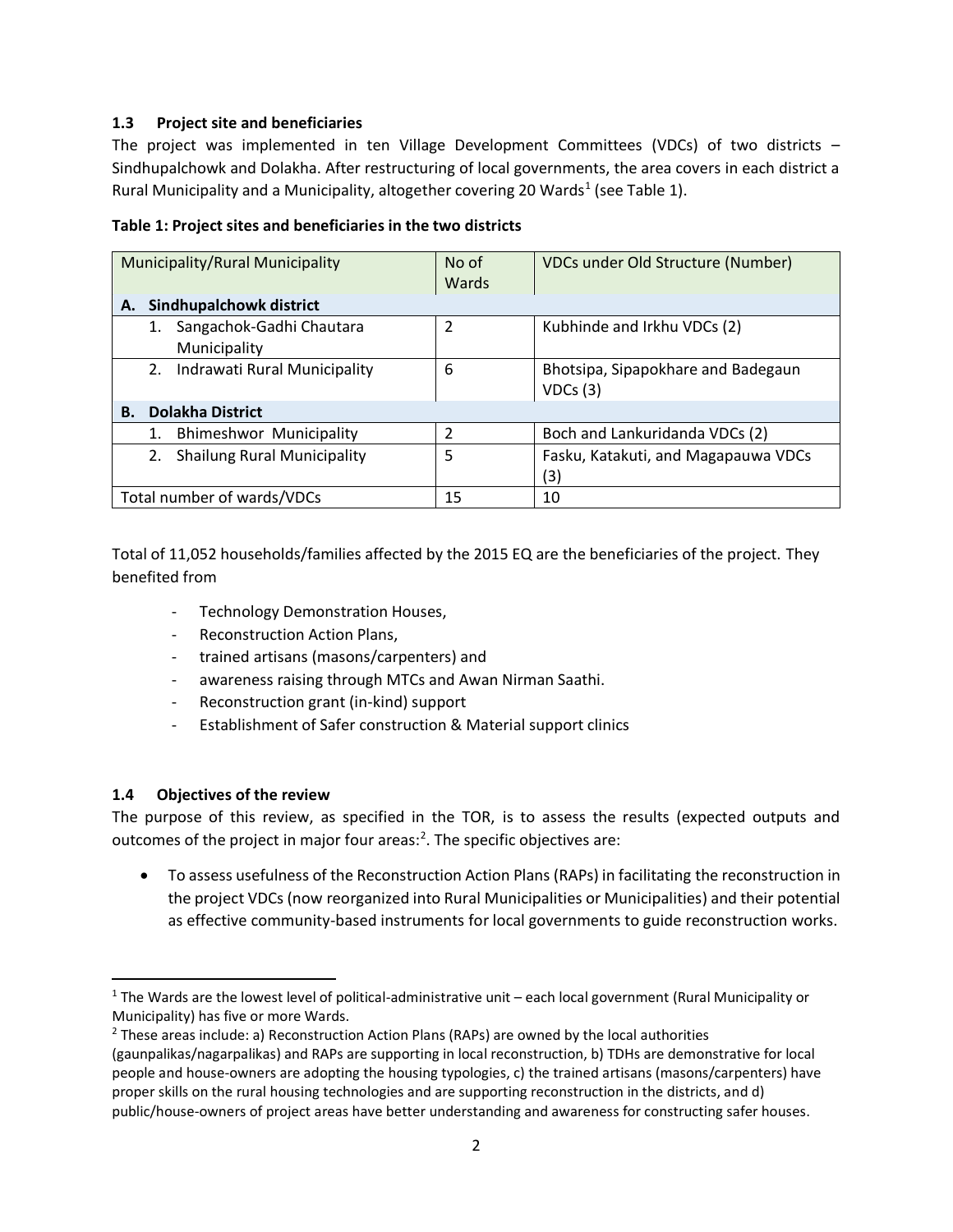- To assess TDHs constructed under the project in terms of: (i) targeting -gender and social inclusion considerations with focus on marginalized community members, (ii) appropriateness of technologies: hazard resistance, cost effectiveness, replicability, use of local materials, and participation of the house owners as well as the usefulness of TDH in technology transfer to the communities and artisans.
- To assess effectiveness of OJT for local artisans during TDH construction and post-training status of trained artisans supporting local reconstruction process.
- To assess role of socio-technical facilitation by the project through *Aawas Nirman Saathi*, Mobile Van Technological Clinics (MTCs), community mobilizers and technical staff in reconstruction process particularly the evidence-based feedback from the community stakeholders.
- To recommend for appropriate mechanisms/approaches for strengthening ownership by the local authorities and identifying potential learning for larger reconstruction process led by the Government of Nepal/ NRA.

#### <span id="page-8-0"></span>**1.5 Review Criteria and Questions**

This review adopts the following criteria and questions for this review:

| <b>Review Criteria</b><br><b>Review Questions</b> |                                                                                                                                                                                                                                                              |  |  |  |
|---------------------------------------------------|--------------------------------------------------------------------------------------------------------------------------------------------------------------------------------------------------------------------------------------------------------------|--|--|--|
| Relevance                                         | How relevant was the overall design and approach of the project?                                                                                                                                                                                             |  |  |  |
|                                                   | How relevant were the different activities planned by the project?<br>$\bullet$                                                                                                                                                                              |  |  |  |
| <b>Effectiveness</b>                              | To what extent the project activities were delivered effectively in terms of<br>٠<br>quality, quantity and timing?                                                                                                                                           |  |  |  |
|                                                   | How the project approach was effective from the perspective of 'Inclusion' -<br>$\bullet$<br>particularly focus on gender and social inclusion of the marginalized and the<br>poor through technology transfer, reconstruction action planning and training. |  |  |  |
|                                                   | What were the lessons at initial stage and how were feedback/learning<br>$\bullet$<br>incorporated in the subsequent process of planning and implementation?                                                                                                 |  |  |  |
| Efficiency                                        | How efficiently were the resources including human and material resources<br>$\bullet$<br>used to achieve the above results?                                                                                                                                 |  |  |  |
| Sustainability                                    | What are the sustainability aspects of the project?<br>$\bullet$                                                                                                                                                                                             |  |  |  |
|                                                   | What are the plans or approach of the local authorities/RAP committees that<br>$\bullet$                                                                                                                                                                     |  |  |  |
|                                                   | ensure the initiatives will be continued after the project ends?                                                                                                                                                                                             |  |  |  |
| Impact                                            | How do the initiatives indicate that intended impact will be achieved in the<br>$\bullet$<br>future?                                                                                                                                                         |  |  |  |

#### <span id="page-8-1"></span>**Table 2: Review Criteria and questions**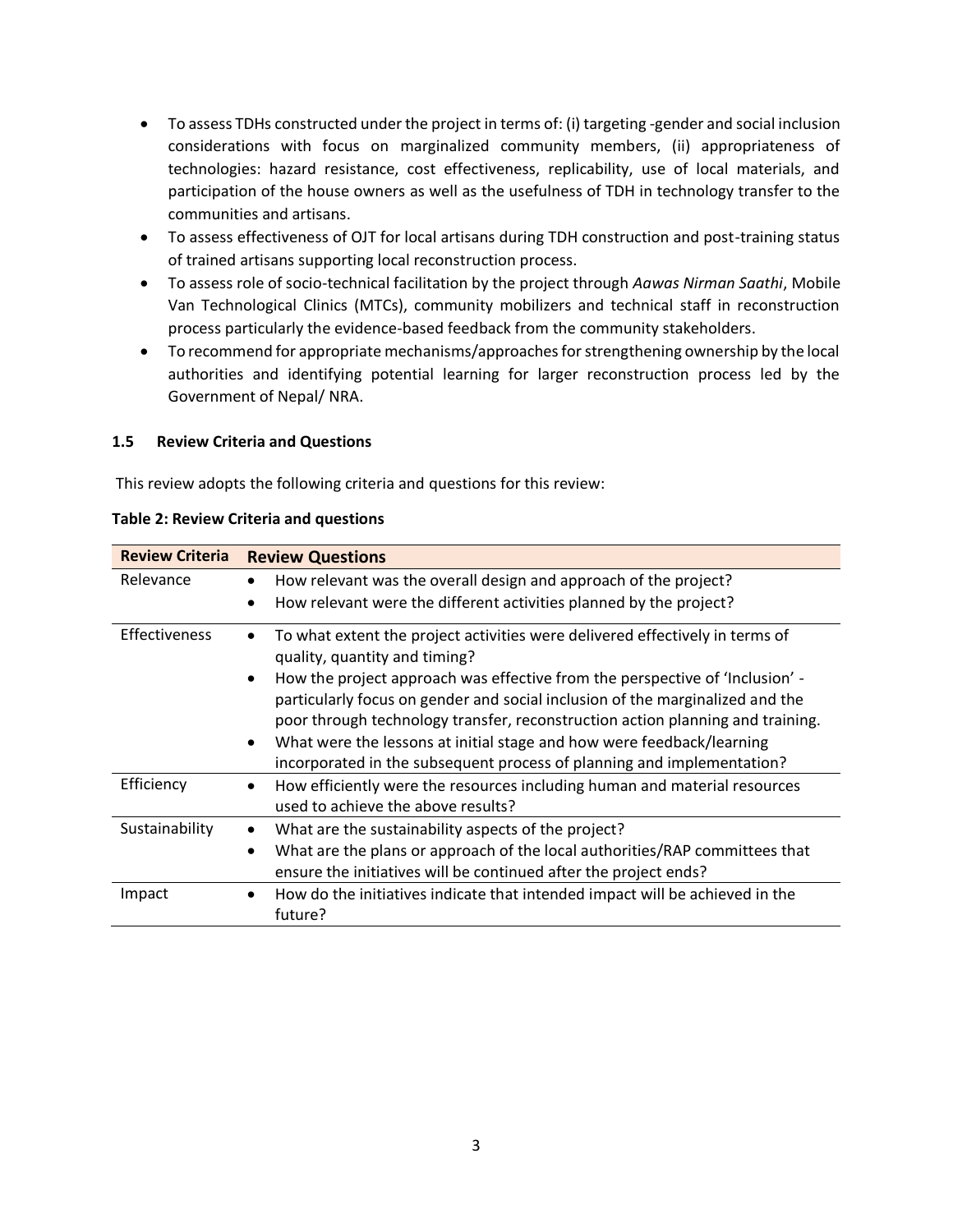#### <span id="page-9-0"></span>**2 METHODS AND PROCESS OF THIS REVIEW**

#### <span id="page-9-1"></span>**2.1 Review approach**

**Compliance to the Terms of Reference (TOR).** This review was carried out in reference to and strict observance of the objectives, scope and evaluator's responsibilities as laid out in the Terms of Reference issued by UNDP/CDRMP. It concentrates on five specified criteria—relevance, effectiveness, efficiency, sustainability, and impact—and the corresponding evaluation questions provided in the TOR.

**Informed by and adherence to UNDP/UN system on evaluation norms, principles and standards.** This review was made consistent with and informed by the norms, principles and standards outlined in UNDP and UN system more generally. For instance, UNEG's "Standards for evaluation in the UN System, 2005, and UNDP Handbook for Planning, Monitoring and Evaluation, 2009 were some of the references considered while conducting this review. It is also informed by ideas on Building Back Better (BBB) as articulated by agencies such as UNISDR.

#### <span id="page-9-2"></span>**2.2 Process and steps**

The overall methodological approach of this evaluation was qualitative. The following were the processes and steps envisaged for this evaluation.

- 1. **Task clarification and identification of collaborators/beneficiaries.** The reviewer first consulted the project team to familiarize with the project, its objectives, project locations, and beneficiaries. In the consultation, key field stakeholders were also identified and potential informants determined.
- 2. **Conduct desk review.** The desk review was carried out subsequently in regards to the design, delivery and results of the project; UNDP evaluation principles and norms and standards; specific definitions of review criteria; and thematic review of reconstruction.
- 3. **Elaborate methodology and field check-list in the Inception Report.** An inception report was presented after the desk review. The report elaborated the proposed methodology with an action plan (see Annex A) and general checklist of questions to be posed to project team and stakeholders in the course of consultation (see Annex B).
- 4. **Field visits, observations and consultations**. This review involved a four-day joint field visit, involving the Reviewer and Project Coordinator during 26-29 December 2017. The visit covered project sites in Sindhupalchowk and Dolakha where consultations were held individually or in groups of local communities (community livelihood group, Reconstruction Action Plan committees), MTC engineers, RAP chair, elected representatives, official of National Reconstruction Authority (NRA), individual grantees of reconstruction, house-owners, and partner NGO personnel. The Reviewer also observed some of RAP meetings, the handover of a TDH house, and inauguration of a safer construction clinic, and ongoing construction work. The reviewer interviewed these participants and made observations of field level processes and activities. During these interviews, "general checklist" given in Annex B formed the main basis, and the interviews were largely conversational and open-ended.

The details of all consultations and events carried out for this review have been presented in Annex C.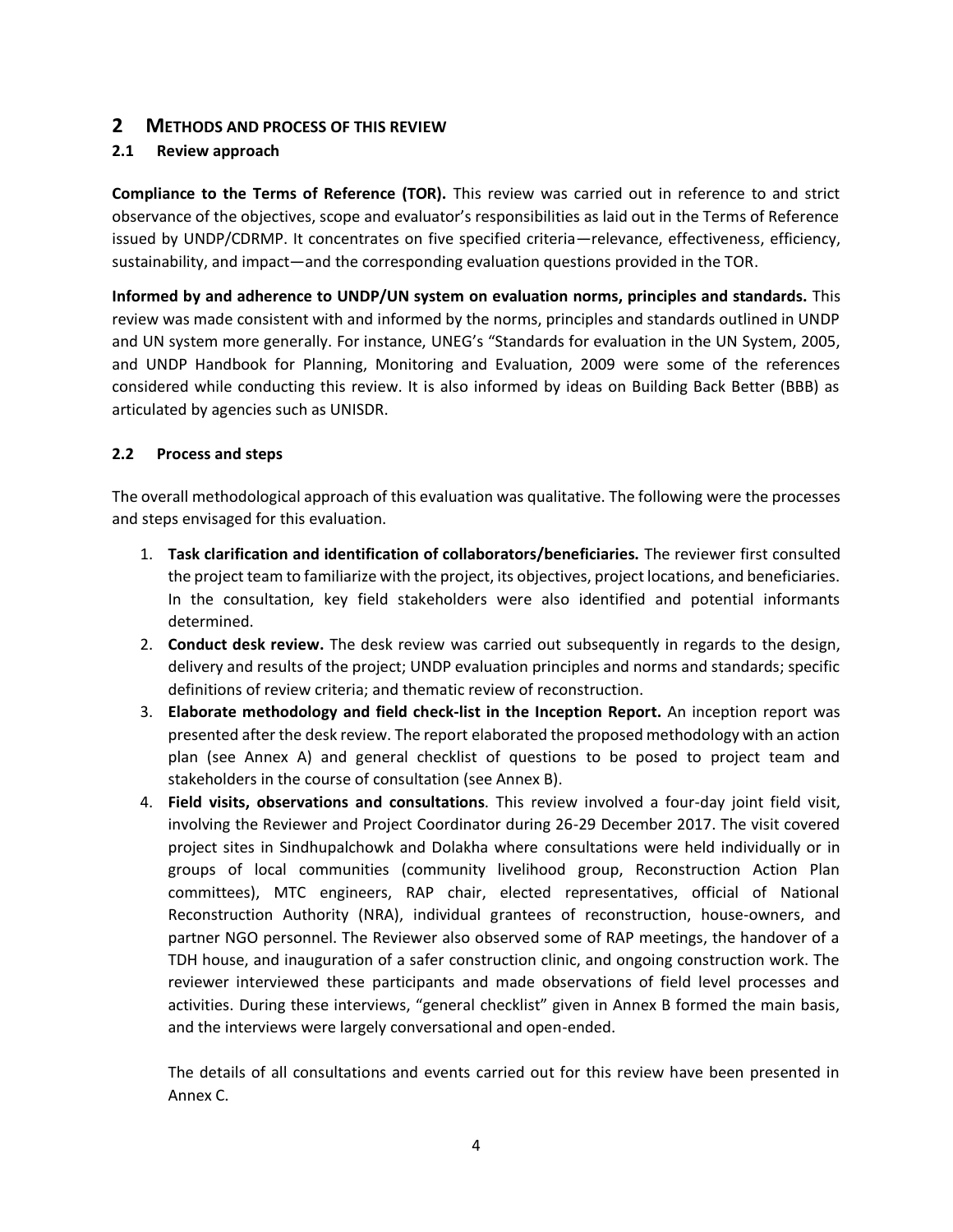- 5. **Data analysis.** This review involves collating together of qualitative data and triangulation of the data, along with verification from the project team, to develop observations on the results, draw key lessons and recommendations for this report. At appropriate places reference texts and project documents were also referred.
- 6. **Debriefing meeting and report submission.** A debriefing meeting was held in CDRMP/UNDP office in January with the project team and suggestions were reviewed. A draft report, along with the suggestions received in the debriefing meeting, was subsequently submitted to CDRMP/ECHO team. This final report thereby represents the Reviewer's observations, by taking into account the comments and suggestions from project team.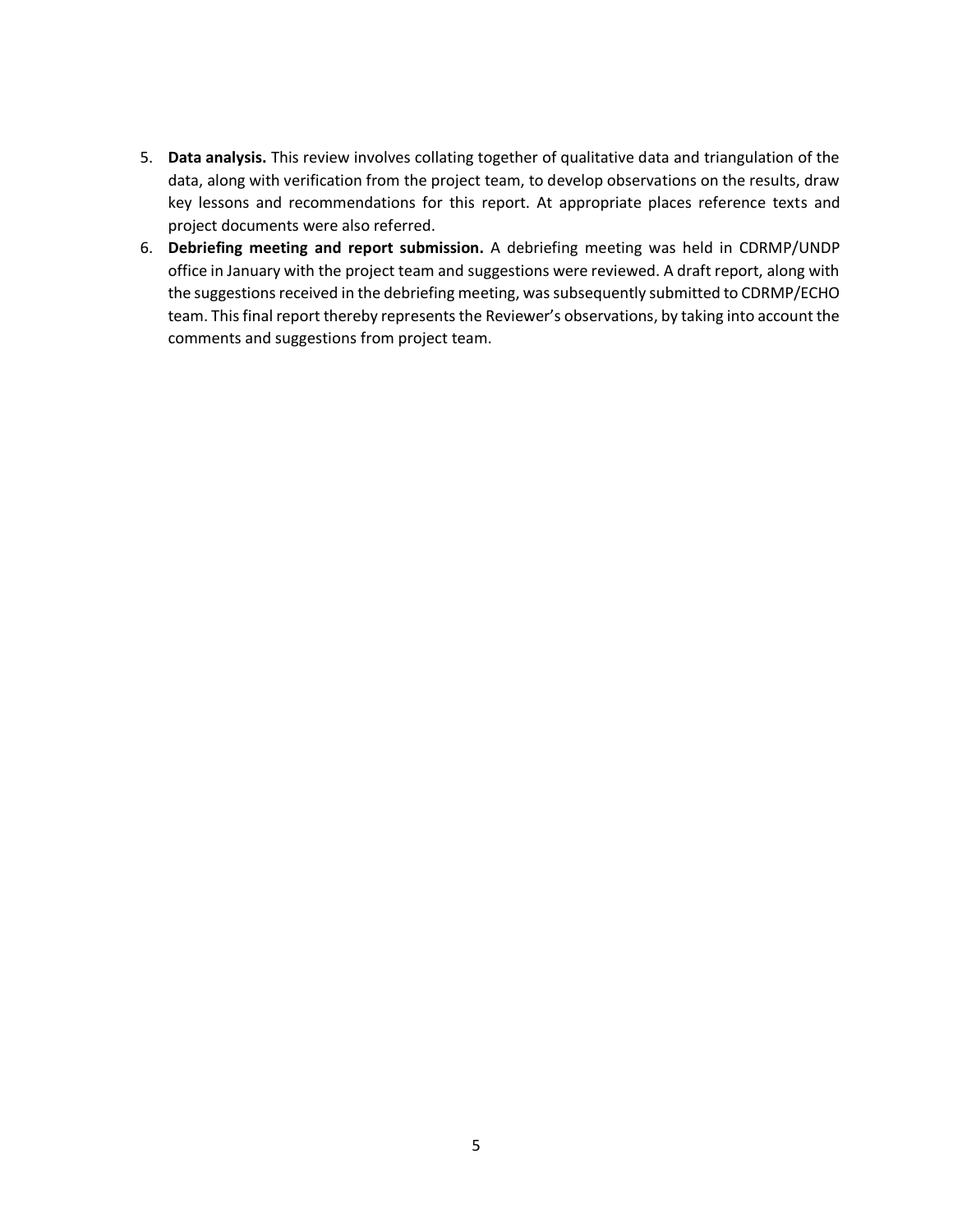### <span id="page-11-0"></span>**3 FINDINGS OF THE REVIEW**

This section presents in brief the assessment of overall results and continues with the review of the project in relation to the five criteria and corresponding review questions posed in the TOR.

#### <span id="page-11-1"></span>**3.1 Overall review of results**

This project had an outcome, "affected communities build back better through resilient housing reducing vulnerabilities to future disasters, maximizing the use of locally available resources." It was further envisioned from the project that, "Village communities in 10 VDCs of most severely affected districts are equipped with a reconstruction action plan and necessary capacities through information, knowledge and skills to undertake reconstruction of disaster resistant housing in an inclusive manner."

#### <span id="page-11-2"></span>*3.1.1 Key achievements on the result areas*

The project initially focused on three results or outputs but the result and outputs were revised in the course of no-cost extension (July/August 2017) and are presented in the second column of Table 3. Main achievements against each of these four result areas (outputs) are presented in the third column. The Reviewer's observations on these results are presented in the next sub-section.

| <b>Result</b> | <b>Outputs</b>                                                                                                                                                                                                                                                                                                              | Key achievements (as of Dec 2017)                                                                                                                                                                                                                                                                                                                                                                                                         |  |
|---------------|-----------------------------------------------------------------------------------------------------------------------------------------------------------------------------------------------------------------------------------------------------------------------------------------------------------------------------|-------------------------------------------------------------------------------------------------------------------------------------------------------------------------------------------------------------------------------------------------------------------------------------------------------------------------------------------------------------------------------------------------------------------------------------------|--|
| 01            | Communities in erstwhile 5 VDCs in each district<br>formulate VDC level reconstruction action plans<br>(RAPs)                                                                                                                                                                                                               | Reconstruction Action Plans for all the 10<br>$\bullet$<br>project VDCs (now fifteen wards of four<br>(Rural) Municipalities were prepared<br>The RAPs were handed over to the<br>respective local government authorities<br>(newly elected Ward representatives).<br>RAP was treated as a dynamic document,<br>and is being updated on monthly basis<br>by RAP committees in coordination with<br>house-owners, and ward representatives |  |
| 02            | Training of 550 local artisans on locally<br>appropriate construction technologies through<br>demonstration of 65 affordable, disaster-<br>resistant houses appropriate to their local<br>context providing a menu of design and<br>technology<br>options<br>enabling<br>affected<br>households to make an informed choice. | Total of 40 TDHs, 4 each in each of the<br>$\bullet$<br>erstwhile ten VDCs, were constructed<br>and additional 25 TDHs (15 added for<br>Dolakha and 10 for Sindhupalchowk for<br>extension<br>period)<br>also<br>the<br>were<br>completed.<br>Some 550 local artisans (masons and<br>٠<br>carpenters) were trained through On-<br>the-Job-Trainings (OJTs) integrated into<br>TDH construction.                                           |  |

#### <span id="page-11-3"></span>**Table 3: Project Outputs (Revised) and achievements**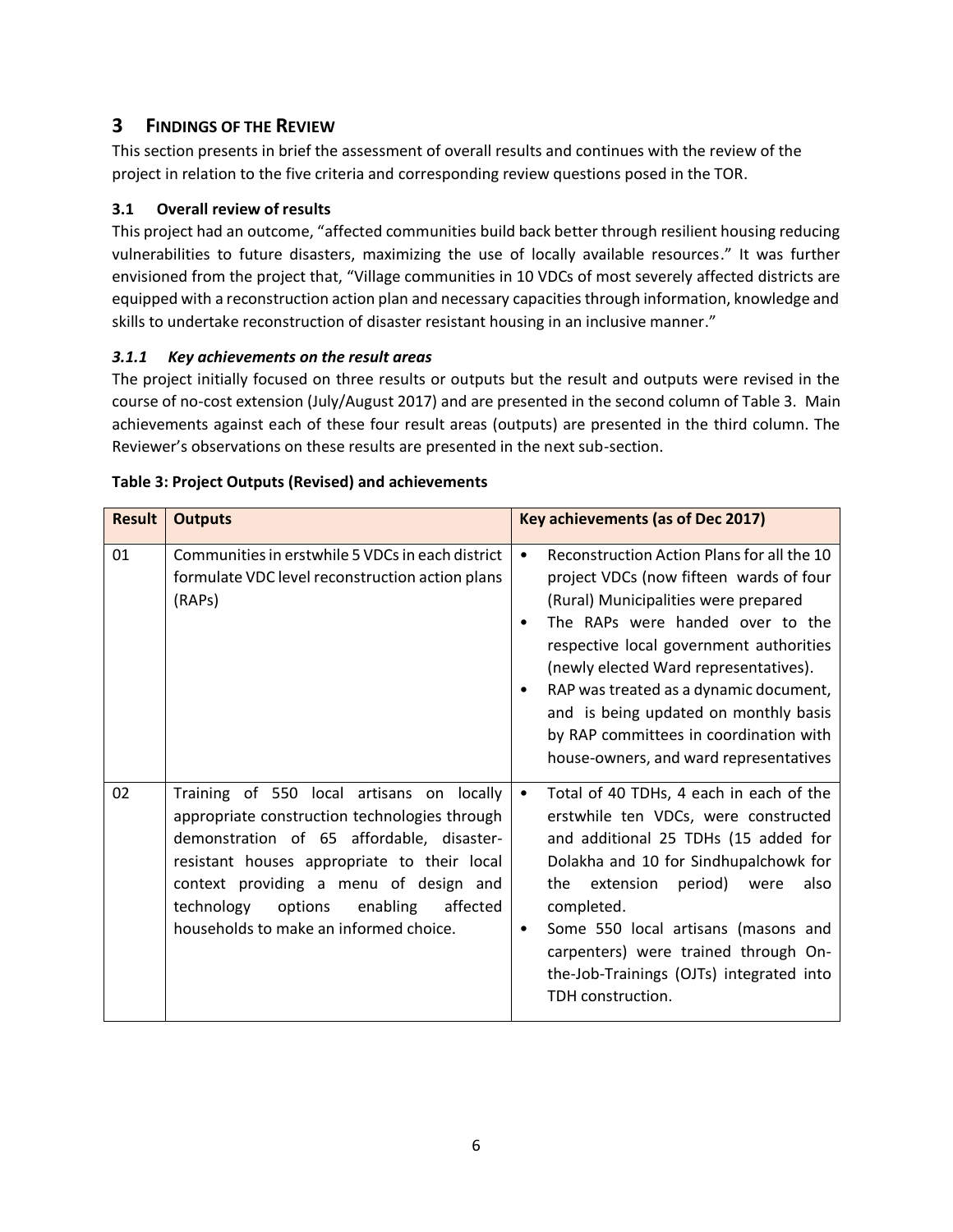| 03 | Ten Awas Nirman Saathi (trained masons with<br>social skills) and two Mobile Technology Clinics<br>reach out to affected households to facilitate<br>their construction plans to be consistent with<br>build back better principles                | $\bullet$                                            | At least 500 households incorporated<br>disaster resistant construction features<br>until stage of grant disbursed on the<br>advice from the Awas Nirman Saathis<br>and Mobile Clinics<br>around 400 house-owners (of above 500)<br>were technically supported from start to<br>completion of their houses.<br>Over 5000 house-owners were oriented<br>at key stages of TDHs construction<br>through MTCs. |
|----|----------------------------------------------------------------------------------------------------------------------------------------------------------------------------------------------------------------------------------------------------|------------------------------------------------------|------------------------------------------------------------------------------------------------------------------------------------------------------------------------------------------------------------------------------------------------------------------------------------------------------------------------------------------------------------------------------------------------------------|
| 04 | Reconstruction<br>Action<br>Plan<br>priorities<br>operationalized through the Reconstruction<br>Grant support for 50 most vulnerable<br>households and establishment of two Safer<br>construction and material support Clinic in each<br>district. | $\overline{\phantom{a}}$<br>$\overline{\phantom{a}}$ | 50 most poor and vulnerable house-<br>owners built disaster resilient houses<br>through the financial support received.<br>Four Safer Construction and material<br>support Clinics established to support<br>the communities to build back better<br>supply of materials<br>through<br>and<br>dissemination of information on safer<br>construction practices, in each district.                           |

#### <span id="page-12-0"></span>*3.1.2 Observation on the results*

The following are the main observations on each of the four result-areas.

**1.Reconstruction Action Plan (RAPs) and RAP Committees.** The formulation of RAP and the formation of RAP committee formed the basis for interventions at the local level. RAPs were found to be prepared with community consultations and were made for the erstwhile VDCs. It was found that the RAPs have been handed over to the respective (or most relevant) Ward representatives, who have committed to bring the RAPs into use in their disaster or reconstruction planning. It was also noted that the RAP process was very useful to identify the most vulnerable household to target project support (as a grantee, or TDH construction) and to identify other needs and priorities (such as maintenance of drinking water projects etc). RAP members also mentioned that the committees were useful in discussing the construction, identify grievances, create awareness on compliance to the design norms of National Reconstruction authority.

**Two key challenges were noted.** First, while the RAP committees served as important link between support agencies and the local populace, they are not registered and do not have their own funds to become functional over extended period without additional support or encouragement. Secondly, with new structure from mid-2017, geographic coverage of all of the RAPs do not exactly correspond to the newly formed political-administrative jurisdictions (mostly Wards). Therefore, integration of the RAPs into local level disaster or reconstruction planning is likely to involve additional effort.

**2. Technology Demonstration Houses (TDHs).** It was noted that the CDRMP/ECHO project introduced the "GI Wire Containment Building Technology" which was adopted from reconstruction experience in India.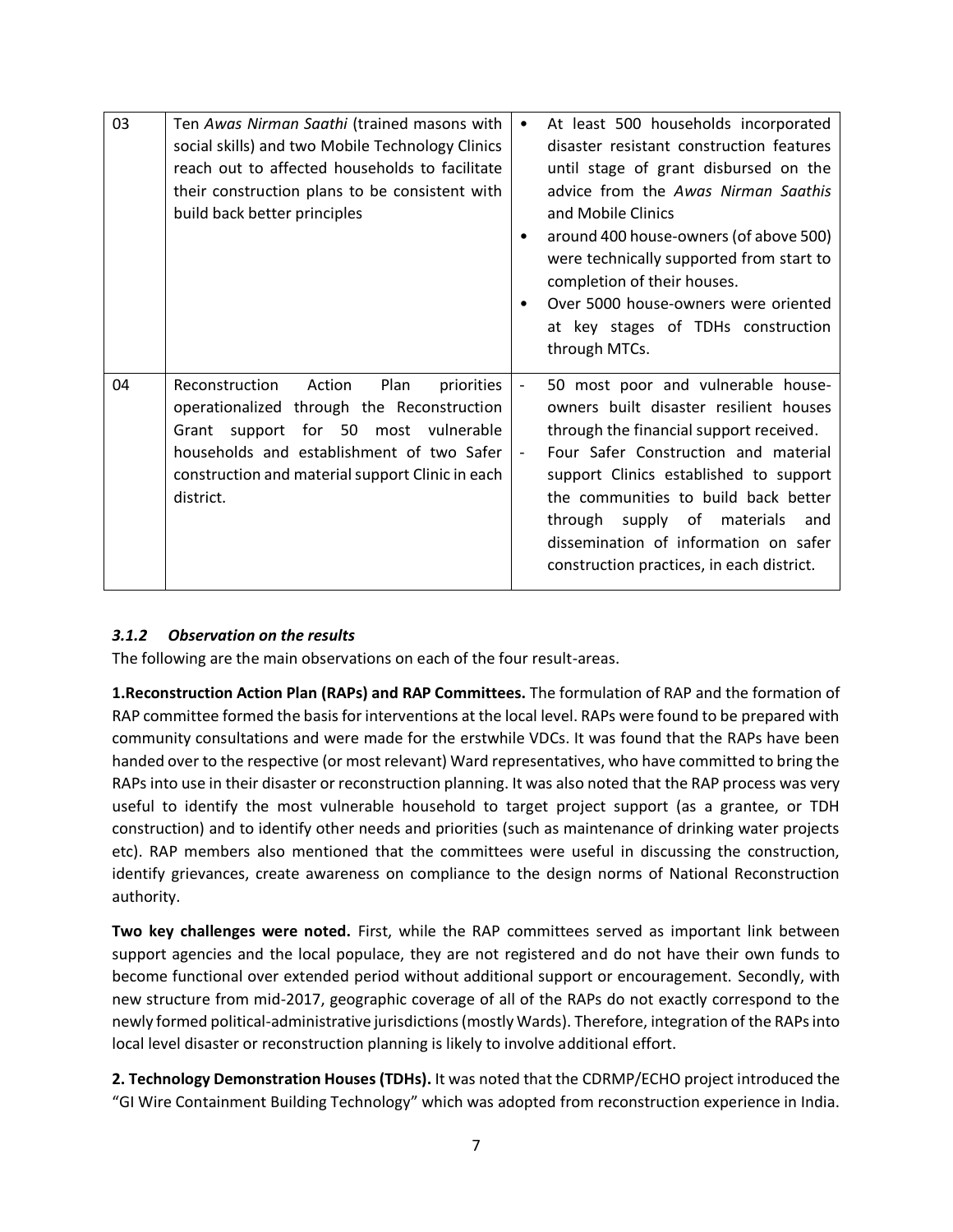With this technology, the project hoped to enable a more economical construction of earthquake resistant private houses (with estimated cost of NPR 450,000) for an average 2-room house (each room of size 12 feet by 12 feet) at approximately two-third the cost for other commonly used technologies. Project participants mentioned that the technology was better suited to remote conditions, as it can offset the need of significant amount of water, does not need motorable road as it involved little to be transported from outside, and could be constructed in significantly lower cost. The project targeted the most vulnerable households in the villages for constructing the TDH, which involved the use of GI wire as well as other low-cost technologies by using mostly locally-available materials.

During the TDH construction, the project trained masons and carpenters on the resilient house construction skills. It was found that the trained masons became capable of working in GI wire technology, other low-cost technologies as well as more conventional technologies adopted by the house-owners. Accordingly, they got jobs easily, with a wage rate of NPR 1000/day—in fact, there was shortage of trained people in both the districts.

#### It was observed that

- a. The construction of TDHs started late in the project, as the GI wire technology was not included in the NRA design menu initially
- b. Even after the GI wire technology was include in NRA manual, the main challenge was to secure buy-in from NRA and DUBEC officials at the district level—as engineers were trained on capitalintensive technologies and less inclined to prefer low-cost constructions.
- c. Individual attitude of district-based NRA/DUBEC officials also mattered in promoting the technology: it was noted that officials in Dolakha were more receptive than those in Sindhupalchowk.
- d. The adoption of GI wire technology by the locals has also been slow. Firstly, the local people were not certain about if they will receive the installments from NRA (which is provided in three installments for a total of NPR 300,000). Secondly, all the specific materials (e.g. GI wire) needed for the technology were also not readily available in the local hardware shops. Thirdly, locals tended to have a preference to more commonplace technologies, than to less-conventional GI technology.

**3. Technical Facilitation to House-owners for safer reconstruction.** This involved the deployment of Mobile Van Technology Clinic (MTC) and the training for and mobilization of ten *Aawas Nirmal Sathis* (ANSs). The project mobilized two MTCs – one in each district- where an engineer travelled through all project VDCs inside the district to create awareness on safer construction and on meeting compliance needs, using audio-visual and learning materials. These campaign sessions, which were about an hourlong, were organized in coordination with RAP committees. In these sessions, the engineers interacted with the locals and provided their contact number for the locals to consult them when in need.

Similarly, the project trained ten ANSs, one each for the erstwhile VDC, on technological menus for safer house construction and on NRA compliance requirements. They were then mobilized for door-to-door visits to motivate resilient house construction and to provide hands-on support while construction work was ongoing. It was noted that the service of ANS was very critical, as the local people struggled hard to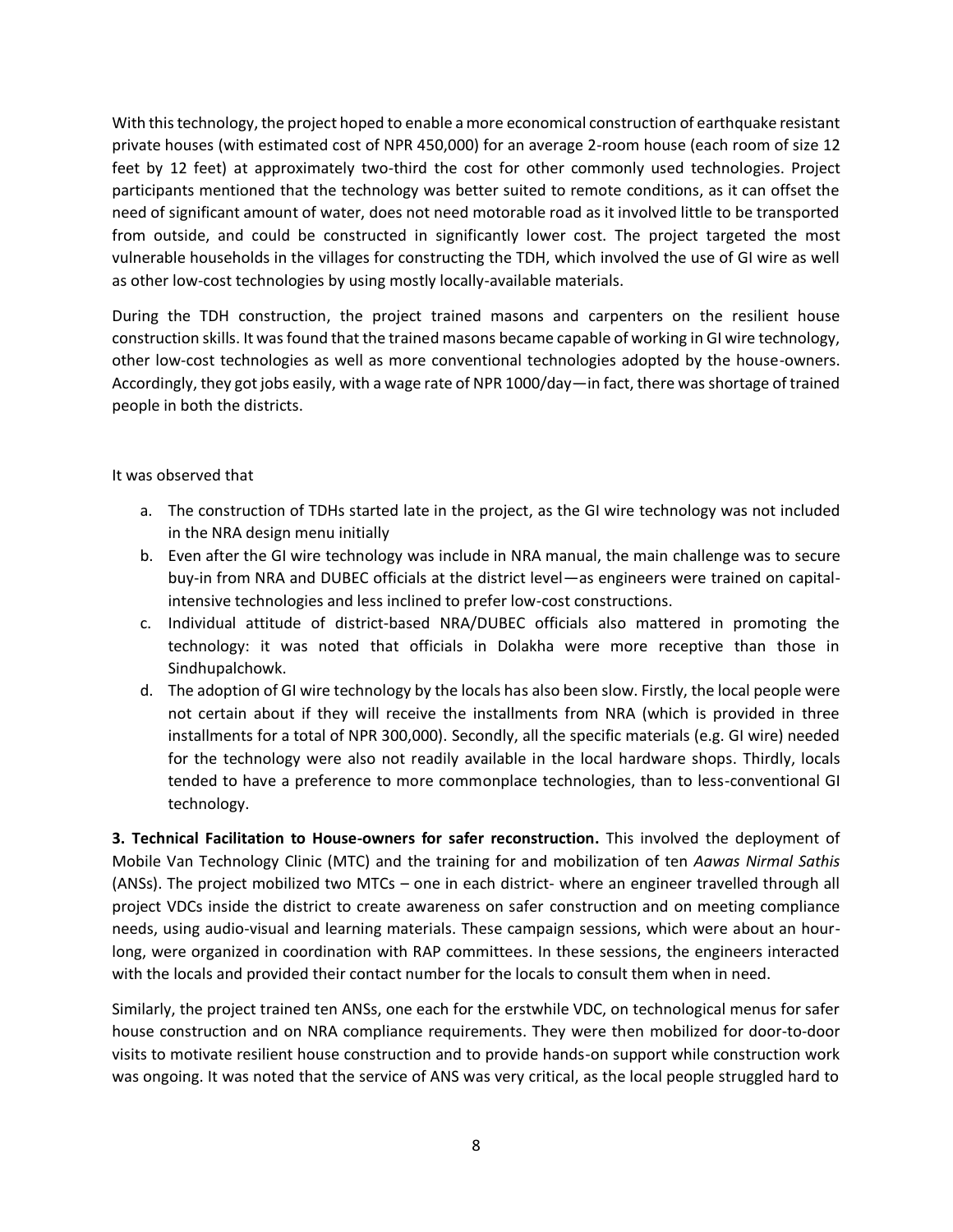have visits from NRA engineers who were supposed to inspect constructions and forward recommendations for the disbursement of installment from NRA.

**It was also noted that**, while villagers in one village (Katakuti, in Dolakha) were very impressed by the regular visit and support from ANS, a Dalit house-owner who was also an ECHO project's grantee in Dumindanda village (under Indrawati Rural Municipality in Sindhupalchowk) appears not to have received technical supervision from the ANS. We noted that the construction of the house of this Dalit old man was at variance with NRA norms: its depth of the DPC was less than prescribed (which is 6 inches), and the RCC was done for whole of the floor which was not required. This construction, however, was reportedly suggested by the NRA engineer, but there was a risk that the house-owner may be declined another installment on that technical ground, if some another engineer monitors that construction subsequently. On top of this, the man invested unnecessarily in the RCC structure, which adds burden to the loan he has already taken from a local group, on top of the first installment from NRA and additional NPR 50,000 of materials support from ECHO project.

Such loop-holes in service provision from ANS at least in some places within the project sites may add up to the risk of debt trap amongst vulnerable households, which has already been documented elsewhere (e.g., TAF, 2017).

**4. Support Grants for safer construction and support to CLG for safer reconstruction clinic.** This result area was added after project's no-cost extension in August 2017, and involved the support grant to most vulnerable households and support for the establishment of community-based "safer reconstruction clinics." The project identified most vulnerable households in the localities who needed support on top of NRA grants, as the latter in itself was not sufficient to cover the costs of a resilient building. The grant from UNDP/ECHO project was worth of NPR 50,000 in construction materials. The grantee households were identified through the deliberation in RAP Committees, keeping in mind about who needed the support most. Accordingly, it was found that the grant was targeted to households in the critical need to start the construction.

Similarly, four safer construction clinics were supported after the extension of the project, by recruiting an additional NGO in each of the two districts. The NGOs facilitated the formation of four community livelihood groups (CLG) organizing a group of people in relatively accessible areas, provided them with enterprise development training, and provided materials support worth of NPR 800,000 to start the business of supplying hardware for the construction of low-cost, mainly GI-technology materials as well as other construction materials.

It was, however, noted that while providing the support for the CLG-led clinic provided an opportunity for the communities to access low-cost construction materials at economical rates, the clinics themselves faced a number of challenges.

• They were freshly trained on enterprise operation and had just begun to exist from Dec 2017, and will face challenges of surviving in the market without continued technical and facilitation support, such as market linkage, attracting customers, procurement of materials at competitive prices, and ensuring continuous supply of materials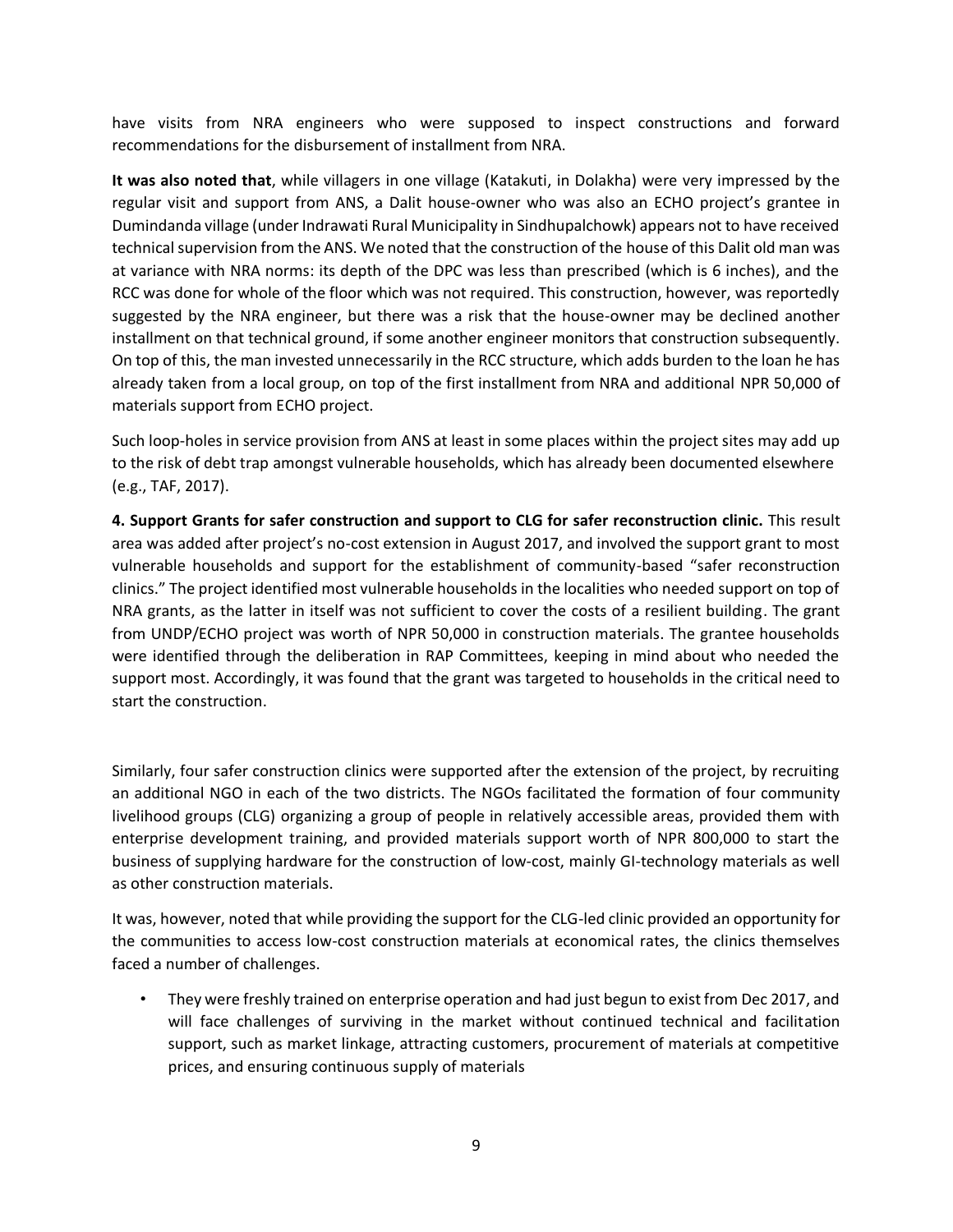- They were not sure of benefit sharing amongst themselves and their institutions were still not formally incorporated.
- Further challenge was about how they could raise further funds to cover for their office expenses, staffing and to maintain the balance of supply and demand fluctuations.
- Overall, there seems to be need for continued support and facilitation beyond the termination of project in December 2017.

In addition to the observations on the project's results above, we present our observations on the five key review criteria – relevance, effectiveness, efficiency, sustainability and impact.

#### <span id="page-15-0"></span>**3.2 Relevance**

The relevance of this project was reviewed in relation to it's **a) design and approach and b) different activities** planned by the project. In terms of design, the project operated under CDRMP, which has a Project Executive Board (PEB) co-led by Ministry of Home Affairs and UNDP, that provided strategic directions and guidance in project implementation and approved the project's annual plans and progress. With a reconstruction focus in this particular ECHO project, its key stakeholders included National Reconstruction Authority (NRA), Department of Urban Development and Building Construction (DUDBC) and ECHO's country portfolio in Nepal.

At the district level, the project activities were implemented with close coordination with District Disaster Relief Committee (DDRC) chaired by Chief District Officer (CDO), District Coordination Committee (DCC – earlier DDC), National Reconstruction Authority's district unit, DUDBC's district unit and other stakeholders supporting the overall reconstruction process in the districts. NGOs were recruited and engaged for specific functions in both the project districts.

This project was managed by CDRMP, which employed some of its regular staff for project implementation. A separate team at center comprised Project Coordinator and Admin/Finance Assistant. In each of the two districts, the project teams comprised of District Project Officer, District Engineer and Senior Social Worker. The district teams were supported through a team of junior staff (Junior Engineer, Overseer/Sub-Engineer, *Awas Nirman Saathi*- trained masons, Community Mobilizers) for delivering the project outputs. These junior staff were managed by local NGOs hired by CDRMP: SUK-Nepal in Sindhupalchowk and DJSSS in Dolakha. During the extension period, these NGOs were also engaged in local level coordination and hand over meetings/workshops. An additional NGO was hired in each district during the extension period for conducting activities related to result 4.

In terms of the activities, the project started with creating local institutional basis (the RAP committee) which established the basis of local level discussion and decision-making, such as on the adoption of resilient house construction and the identification of households to support TDH construction and grantee support. It then engaged in awareness raising awareness in resilient construction and moved on to promote low cost technologies in house construction, by recruiting ANSs and simultaneously providing training for masons and carpenters. The project created awareness on safer construction through MTC and created an institution – called community livelihood group (CLG) through which safer construction clinics were established and beginning their operation. These clinics were supported to work as community-managed hardware shops and points for disseminating low-cost house construction technologies.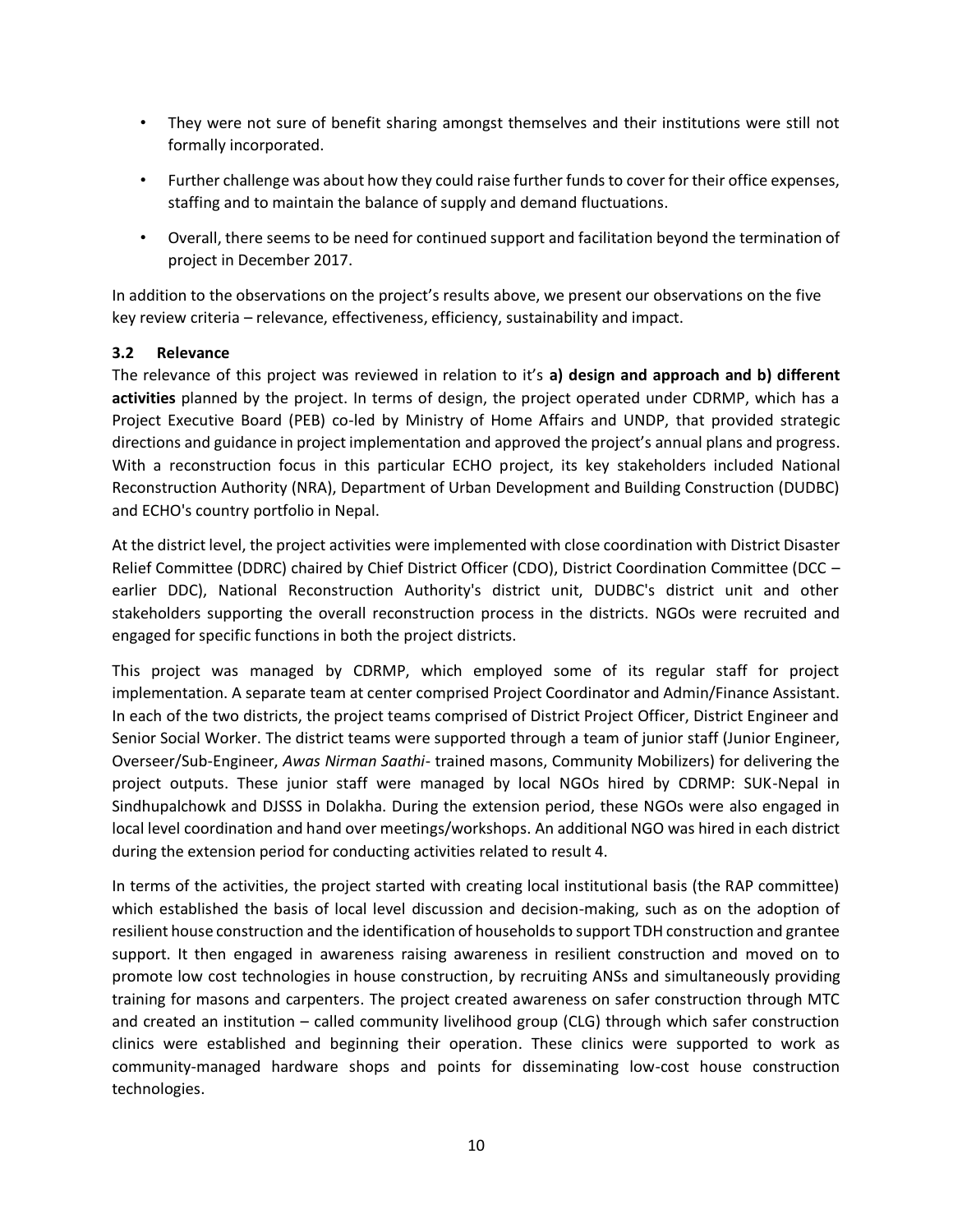It was found in the Review that the design and approach of the project were relevant to the local context and needs. The sequence of interventions and engagement of local actors were necessary for conducting the activities initially planned in the project, and for those activities that were added through project extension.

The project's activities were very relevant to the local needs in the two districts and were also confirmed through relevant documents. The districts were selected from amongst the most affected districts, as identified in the post-disaster need identification (PDNA) (NPC, 2015), and the interventions complemented the effort of National Reconstruction Authority, especially in regard to the latter's work on private house construction. UNDP drew on its international experience in promoting the construction of low-cost and resilient private houses. For this, project worked in training masons, carpenters as well as NRA engineers that were recruited for overseeing the construction work. The training addressed the critical gap on human resource, as it was already realized in 2015: "The need for trained engineers and masons is immense in Nepal, in view of the large number of houses and other buildings to be constructed." (UNESCAP 2015, p36). The project's work on RAP was also consistent with the policy priority of 13<sup>th</sup> and 14<sup>th</sup> plans as well as NSDRM which emphasized the need of local level planning for addressing disasters (NPC 2014, 2017; MOHA 2009). The activities were also consistent and aligned with UN Development Assistance Framework 2013-2017 (GoN & UN, 2012) outcome 7, "People living in areas vulnerable to climate change and disasters benefit from improved risk management and are more resilient to hazardrelated shocks." The activities were found contributing to vision and objectives of the post-disaster recovery framework 2016-2020 (NRA 2016).

#### <span id="page-16-0"></span>**3.3 Effectiveness**

The effectiveness of this project was reviewed in relation to delivery of the project in terms of quality, quantity and timing; inclusion; lessons and feedback into subsequent planning. It was found in this Review that the project generally delivered its activities in time, but some delays were caused primarily due to the election of local governments in mid-2017 and parliamentary elections in Nov/Dec. In particular, the project's promotion of low cost GI wire technology was not initially included in the NRA manual and officials in one of the two districts (Sindhupalchowk) were personally more hesitant to promote the GI wire technology, while those in another district were more forthcoming. The numerical targets were achieved within the project period.

It was found that the project adopted inclusion as a key approach in selecting TDH households and grantee households, and also in the training of masons. In household selection, in particular, the RAP committees were tasked with selecting households that were most vulnerable within their locality. The RAP committees considered gender and social inclusion considerations in making recommendations for training, TDH and grantee decisions.

The project drew up lessons from the first year of work – mainly on the need of TDH, the need of inclusion of community livelihood group and training and promotion of safer construction clinics (community hardware shops) were documented and were operationalized during the extension phase.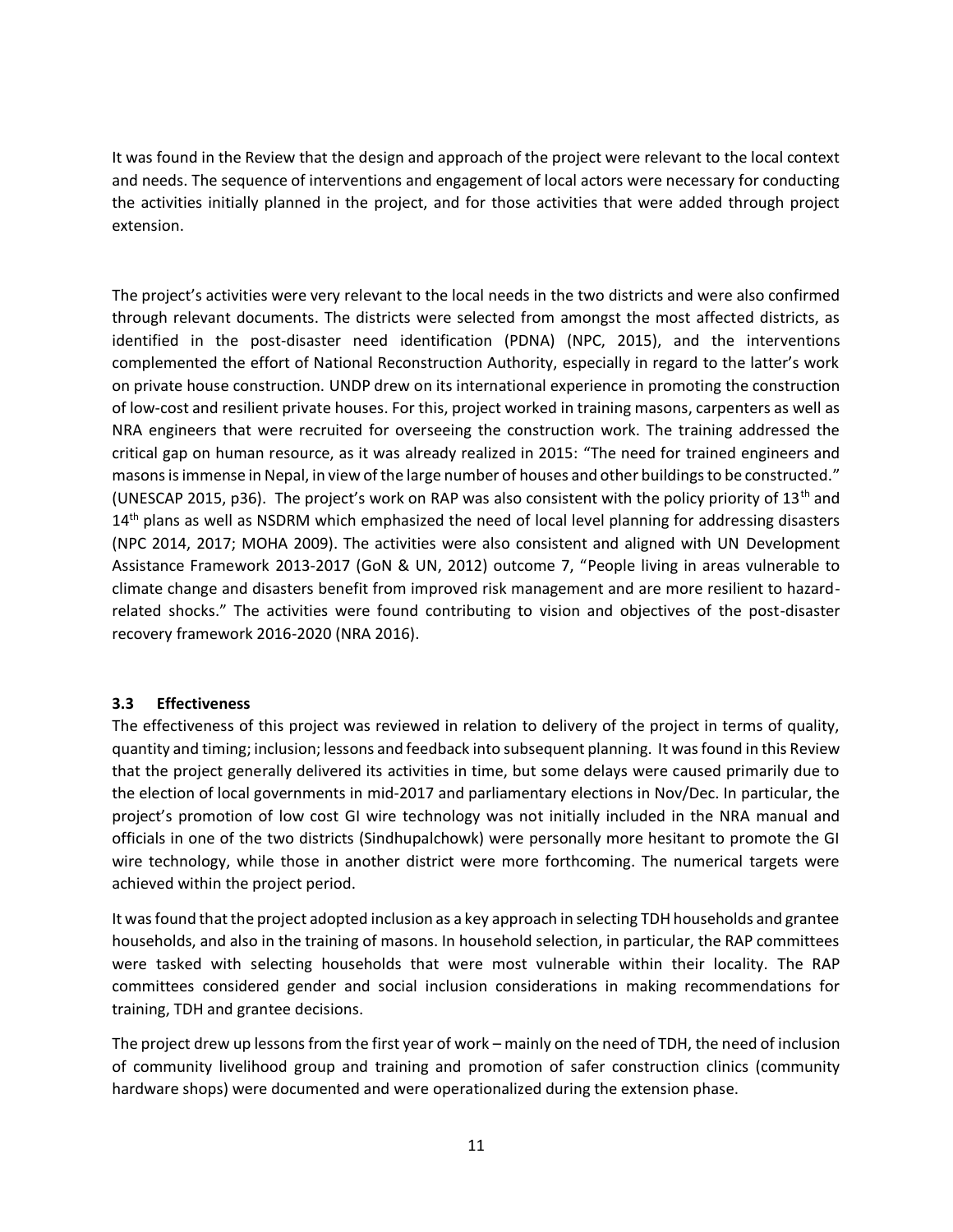#### <span id="page-17-0"></span>**3.4 Efficiency**

The project was found to be working effectively. The project emphasized the use of locally available and low-cost materials in its promotion of safer house construction technology. It mobilized the mix of project personnel and consultants, with most of social mobilization component entrusted to locally hired NGOs in both districts. Some delay in the buy-in of GI wire technology by NRA and its personnel in the districts was apparent – and it could be addressed with more deepened engagement with officials at national and district levels and by providing necessary training early on in the project. Another delay was noted in the effective operation of safer construction clinic, which was caused by delays from the federal and provincial elections of Nov /Dec 2017. This activity was a new one approved from project extension and CLGs will need additional support and encouragement beyond the project period.

#### <span id="page-17-1"></span>**3.5 Sustainability**

The sustainability aspects of the project include the institutional foundation (ie, the RAP committees and RAPs), knowledge and skills (trained ANSs, trained masons and carpenters, trained engineers), the buildings (TDH, and grantee houses) and CLG-led safer reconstruction clinic.

It was noted that RAPs were handed over to respective local government representatives and the RAP committees will continue working on making important reconstruction decisions and supporting their members. It was found that NRA engineers have become increasingly receptive of the low-cost construction technologies and skilled persons have received employment with good wages. The TDH and grantee household support also enabled the most vulnerable households to afford to construct their houses and reduce debt-burden. It was further noted that safer construction clinics have just begun their outlets and key people trained on enterprise skills.

It was further noted that, due to the local-level restructuring in the course of the project implementation, there will be a need to integrate RAPs into local government planning process. It is further advisable that the CLG-managed safer construction clinics receive further technical and financial support to enable them operate in profitable ways.

#### <span id="page-17-2"></span>**3.6 Impact**

The expected impact of this project was the enhanced ability of vulnerable households to build back better with local resources. The project introduced low-cost technology, facilitated the availability of materials for that technology, trained local human resource, provided additional support to TDH or grantee households chosen from amongst the most vulnerable. There was appreciation from district agencies for this approach, yet adoption of this technology has been relatively slow compared to other, more expensive technologies. It is indicative of the need for further deepening social engagement for attitude change toward the choice of technologies and disseminating the clear message that NRA would make grants for the GI wire technology as well.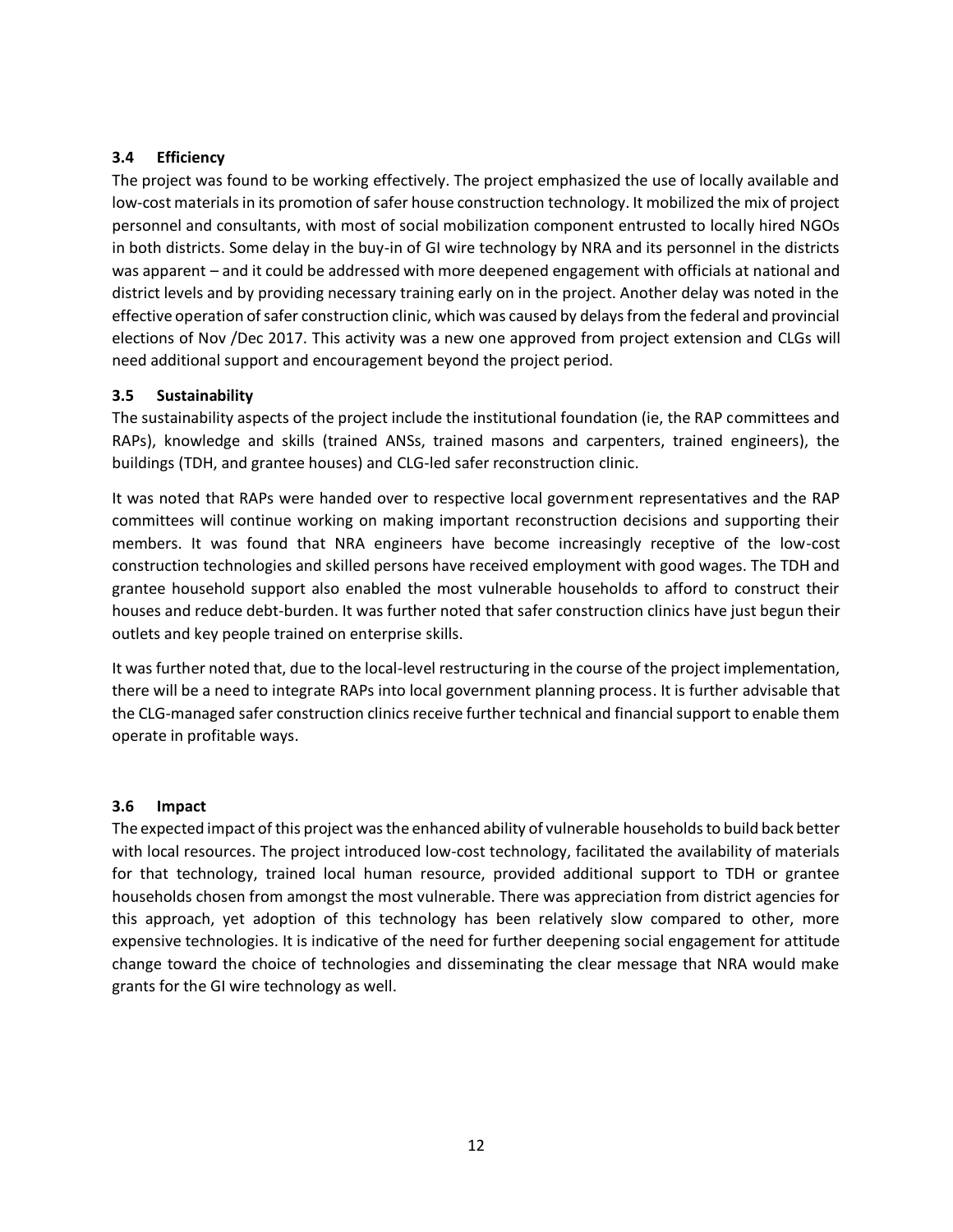#### <span id="page-18-0"></span>**4 MAIN LESSONS**

#### <span id="page-18-1"></span>**4.1 Key lessons**

The following were the key lessons that came through during this review:

- There is potentially space for more widespread adoption of low-cost housing construction promoted by UNDP, as people are taking loan for house construction with the use of more expensive technologies.
- Engagement with government authority (the NRA) is essential to secure buy-in of the technology promoted by UNDP. The delays in acknowledging the technology delayed other activities in the project.
- Additional support to the most vulnerable essential to avoid debt-trap to the rural poor (may be livelihood enhancement through on/off farm or skill enhancement etc.)
- Low-cost technology looks every essential but there has to be more concerted effort for promoting the technology widespread adoption.
- It is necessary to deepen social facilitation and enhance flexibility in technical specification from NRA for widespread adoption of low-cost technology, as other technologies while being expensive seem to be culturally privileged.
- It is important that government officials / engineers and technicians also receive training on lowcost technologies early on in the project.
- Some households very keen on receiving up to second installment, without really requiring the 'houses' – proper diligence is needed to avoid the waste of funds from NRA.

#### <span id="page-18-2"></span>**4.2 Sharing the project's experiences**

Some of the project interventions—the work from project team or partners—directly or indirectly connected to the project's result areas were highlighted as important during the field consultations of this review. Some of these—as listed below—may be of interest for communication to UNDP's stakeholders:

- GI Wire technology. The virtues of low-cost houses and the challenges encountered and process adopted in its promotion.
- The training and mobilization of Aawas Nirman Saathi. The ANSs were immensely helpful to the local population – they demonstrated how technical skills could be mobilized by employing local persons and at low costs and in an accessible manner.
- Training and mobilization of masons and their income generation, provisioning of services to local population.
- Project's engagement with municipal authorities to relax the procedure of approval of house design. The project supported the design process on one hand, and secured the waiver of approval cost for houses other than with those made with RCC technology.
- Road standard on the "right of way" (in Chautara). Negotiated flexibility of RoW for the construction of houses for needy households.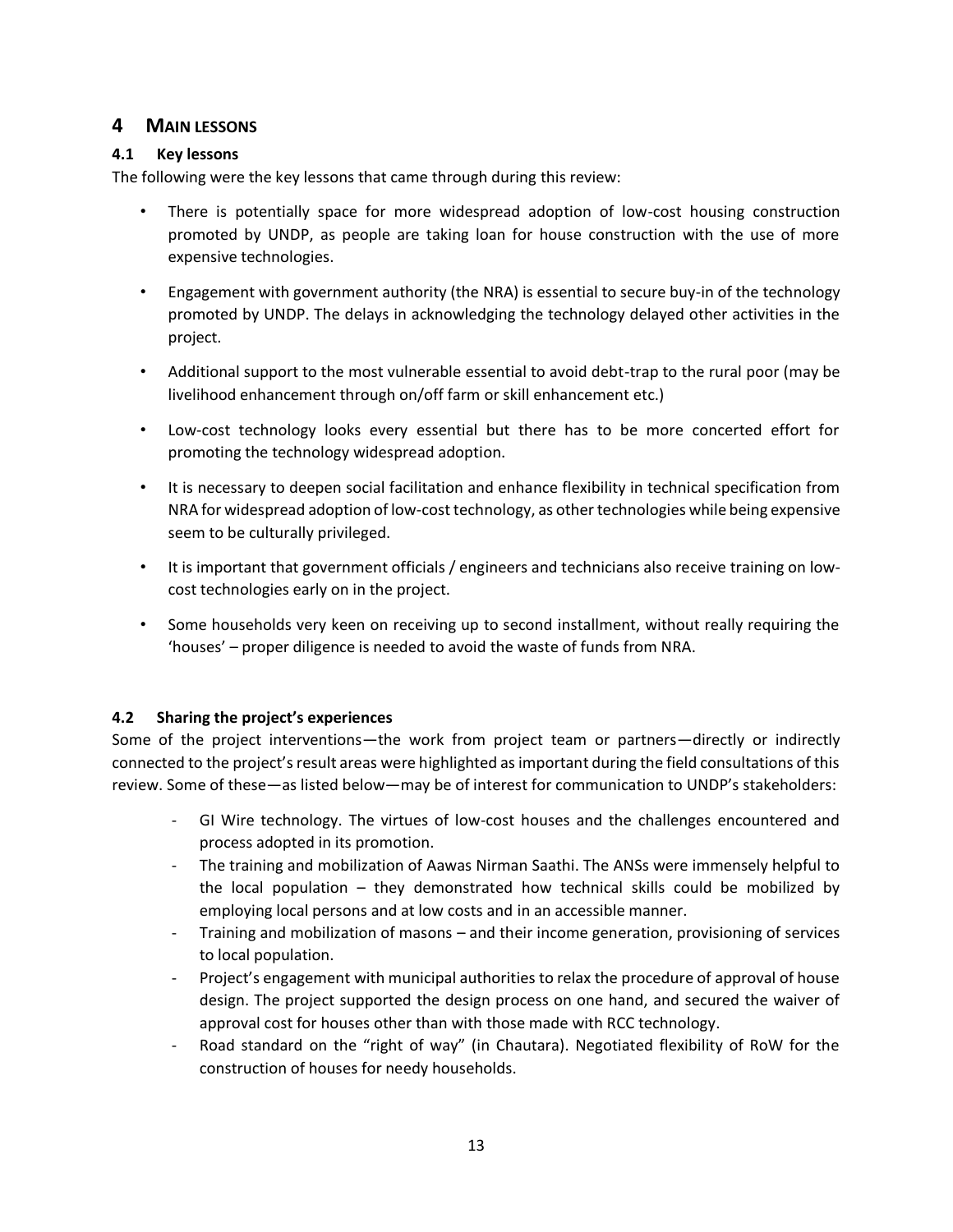### <span id="page-19-0"></span>**5 RECOMMENDATIONS**

The following are the main recommendations from the review—which are presented for NRA and broader reconstruction community and for CDRMP/ECHO project separately.

#### **Recommendations for NRA/Broader Reconstruction Community**

- Enhance diligence to ensure that only "needy" households receive the grants.
- Avoid debt trap: provide alternative access to financing, rather than high-interest loans.
- Provide income generation and livelihood support activities beyond support for house construction in order to avoid debt trap amongst the vulnerable population.

#### **Recommendations for CDRMP/ECHO project**

- Engage with the government and district level (NRA/DUDBC officials) to acknowledge and adopt low-cost, earthquake resistant technologies
- Ensure compliance (comprehensive monitoring of construction) in construction, to ensure that grantee's houses will receive II & III installment of NRA grant.
- Ensure continued support and facilitation for CLG managed "safer construction clinics" in order for them to operate on break –even, financially sustainable manner.
- Consider early field mobilization after project commencement, especially by recruiting and contracting partner NGOs/service providers.
- Integrate/harmonize RAPs into new local government structure.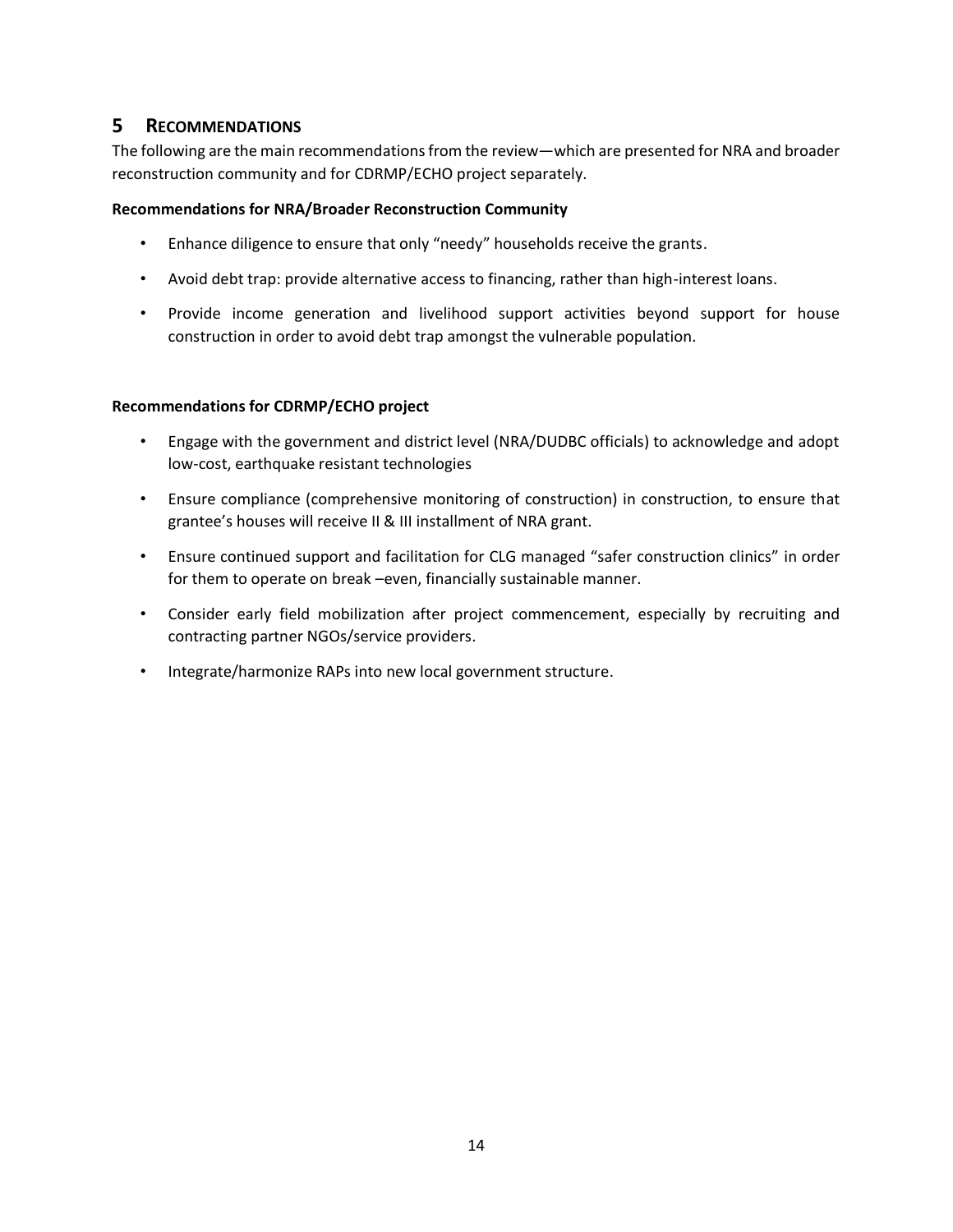#### <span id="page-20-0"></span>**7 REFERENCES**

- GoN & UN (2012) *United Nations Development Assistance Framework for Nepal, 2013-2017*. Kathmandu: Government of Nepal (GoN) and United Nations Country Team (UN).
- GoN & UN (2017) *2018-2022 United Nations Development Assistance Framework for Nepal*. Kathmandu: Government of Nepal (GoN) and United Nations Country Team (UN).
- MOHA (2009) National Strategy for Disaster Risk Reduction (NSDRM). Kathmandu: Ministry of Home Affairs.
- NPC (2015) *Nepal earthquake 2015: Post – Disaster Needs Assessment. Vol.A: Key findings*. Kathmandu: National Planning Commission (NPC).
- NPC (2017) The Thirteenth Plan: Fiscal Year 2069/70- 2071/72 (BS) [Nepali text]. Kathmandu: National Planning Commission.
- NPC (2017) The Fourteenth Plan: Fiscal Year 2073/74- 2075/76 (BS) [Nepali text]. Kathmandu: National Planning Commission.
- NRA (2016) post-disaster recovery framework 2016-2020. Kathmandu: National Reconstruction Authority (NRA).
- TAF (2017) Aid and recovery in post-earthquake Nepal: Independent Impacts and Recovery Monitoring Phase 4, Qualitative Field Monitoring, April. Kathmandu: The Asia Foundation, UKAid, SDC and Democracy Resource Centre.
- UNESCAP (2015) Regional earthquake recovery dialogue for building back better, organized by United Nations Economic and Social Commission for Asia and the pacific (UNESCAP), SAARC Disaster Management Centre, and National Planning Commission.
- UNISDR (2017) Build Back Better in Recovery, Rehabilitation and Reconstruction: Consultative Version. United Nations Office for Disaster Risk Reduction.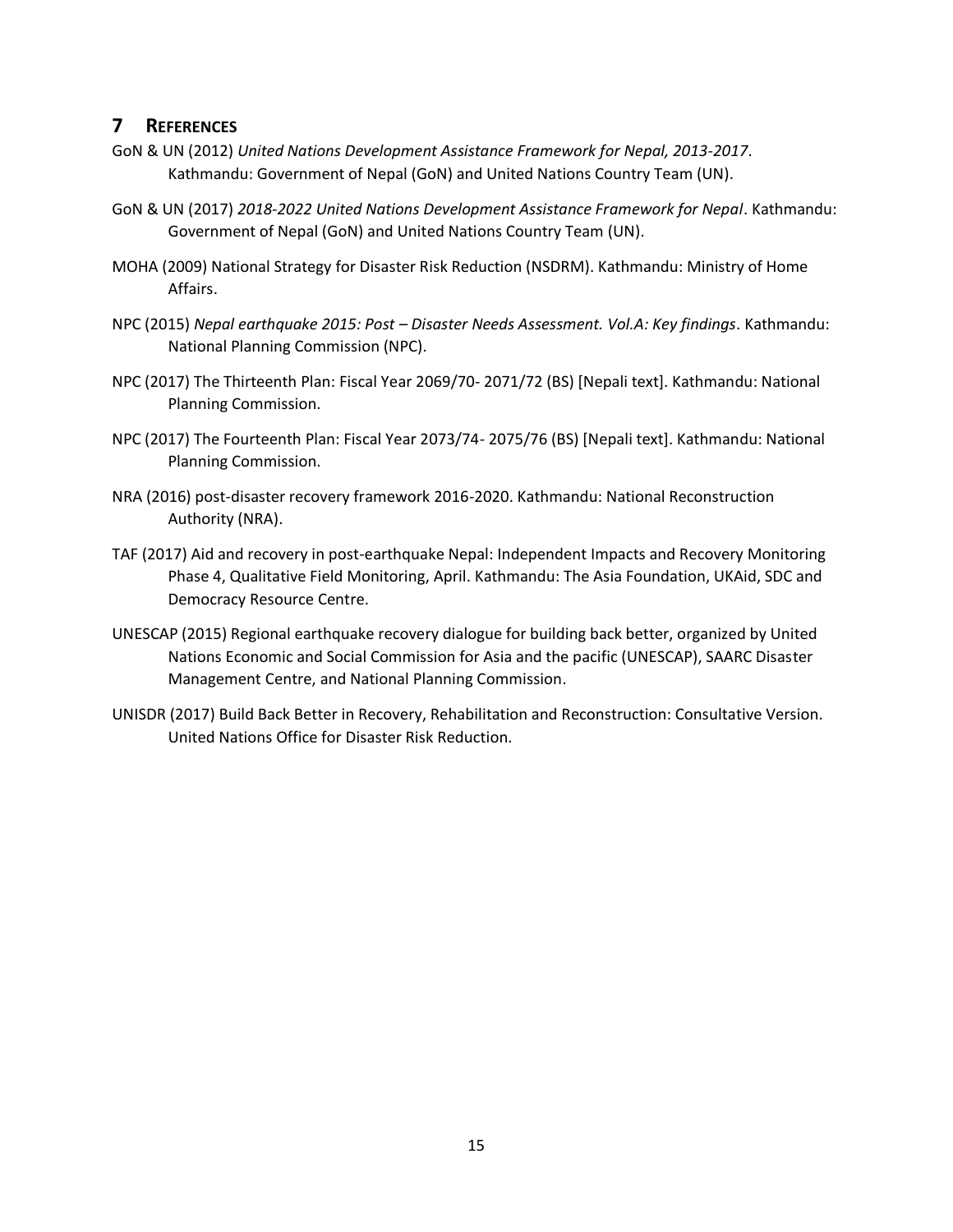## <span id="page-21-0"></span>**8 ANNEXES**

#### <span id="page-21-1"></span>**8.1 Annex A. Proposed Work Plan**

| <b>Activities against the deliverables</b>                                                |          |  |
|-------------------------------------------------------------------------------------------|----------|--|
| Deliverable 1: Inception report<br>1.                                                     |          |  |
| 1.1 Review documents                                                                      |          |  |
|                                                                                           | 22/12/17 |  |
| 1.2 Submit and present inception report                                                   | 22/12/17 |  |
| Deliverable 2: Preliminary findings and presentation<br>2.                                |          |  |
| 2.1 Interviewing with UNDP/CDRMP team                                                     | 22/12/17 |  |
| 1.3 Field visit and interactions (Sindhupalchowk & Dolakha)                               | $26 -$   |  |
| CDRMP/project staff; NGO team meetings/group discussion<br>$\bullet$                      | 29/12/17 |  |
| District agencies (District DUDBC-Department of Urban Dev and Building<br>$\bullet$       |          |  |
| Construction; District NRA; others)                                                       |          |  |
| Local government officials: Mayors/ Ward chairpersons/staff<br>٠                          |          |  |
| NGO team meetings/group discussion                                                        |          |  |
| "reconstruction committee"                                                                |          |  |
| Masons/Saathis                                                                            |          |  |
| Individual households/community members<br>$\bullet$                                      |          |  |
| Community Livelihood groups (operating safer construction & material support<br>$\bullet$ |          |  |
| clinic)                                                                                   |          |  |
| Reconstruction grantees                                                                   |          |  |
| 2.4 Prepare/present preliminary findings                                                  | 31/12/17 |  |
| Deliverable 3: Draft evaluation report and presentation<br>3.                             |          |  |
| 3.1 Prepare and share Review Report                                                       |          |  |
| 3.2 Make presentation                                                                     |          |  |
| 4. Deliverable 4: Final report                                                            |          |  |
| 4.1 Gather and incorporate feedbacks<br>4/1/18                                            |          |  |
| 4.2 Edit and finalize the report text and SUBMIT                                          |          |  |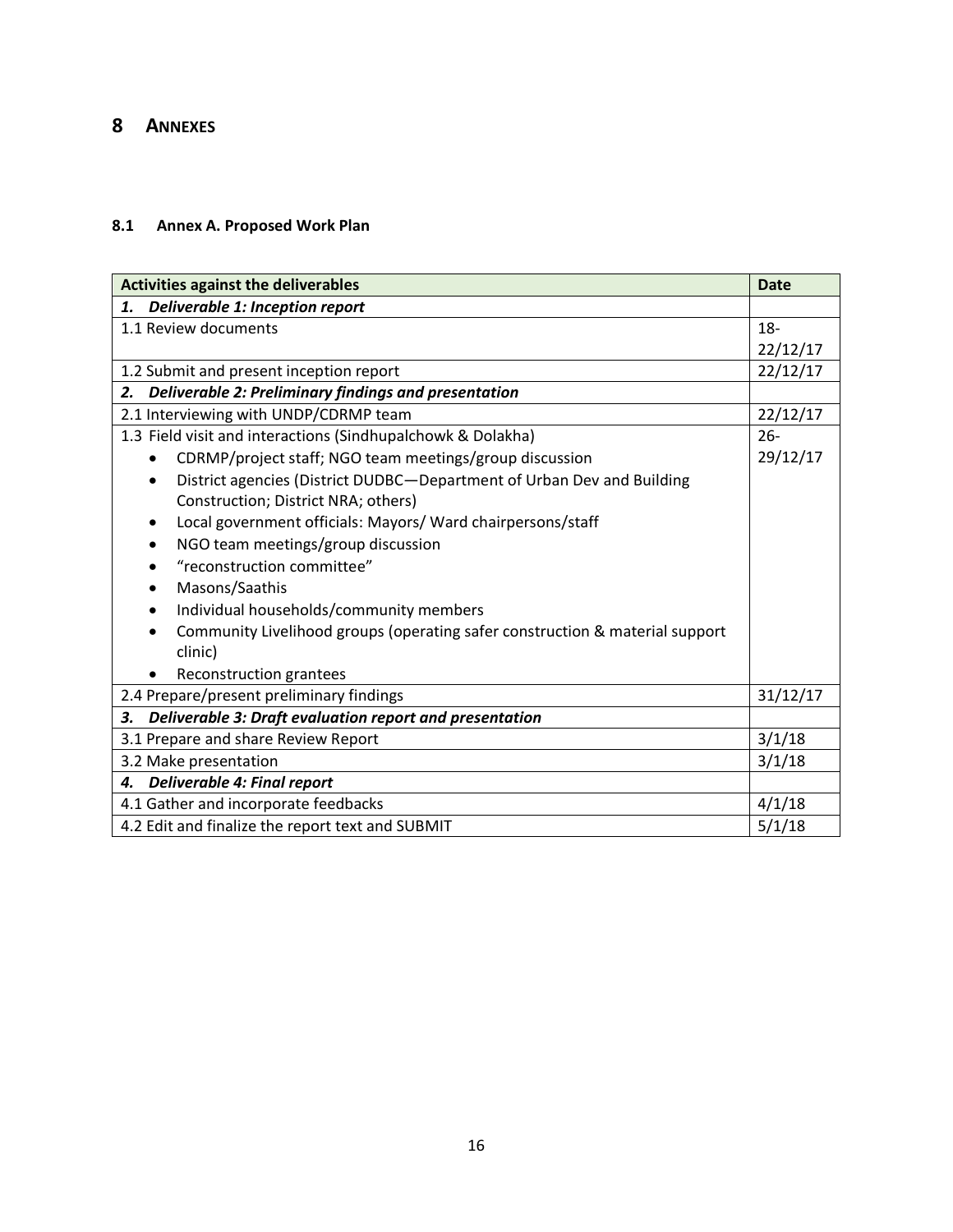#### <span id="page-22-0"></span>**8.2 Annex B. General Checklist**

#### **(A)**

- 1. **Activities of the project**? Do you know the project's activities? How were they carried out? What were done? How useful were they?
	- **What are AHA** of this project?
	- **Missing activities** that need to be included in future work
- 2. **By whom and how** were project activities delivered? How different inputs were brought together? Was there a space for refinement?
- 3. How do you describe the **design of the project**? How did it work? What were issues? Can it be done better?
- 4. **Effectiveness.** Delivery of activities? How do you rate the quality? Were they effective? Were they done in time? Which activities were delayed? Why?
- 5. **GESI in technology transfer**, RAP process and training: How as GESI considered? How were the poor, women, Dalits or Janajatis considered in the activities or decision-making? Where were issues? How the issues were addressed? Any suggestion for improvement?
- 6. What did you **learn by the middle of the project**? Were there any suggestions received for correction? Were such suggestions incorporated? How? Evidence?
- 7. **Efficiency:** How many staff and resources invested? What were the key inputs at project, village, district, and VDC levels? How was staff time accounted? Do you see space for more efficient work?
- 8. What will be the **enduring aspects/legacies of the project**? What legacies are envisioned? Skills, plans, follow-up, ownership, funding?
- 9. What are the **plans or commitment** of a) local governments, b) other government agneices, and c) individual households, SAATHIS, and reconstruction committees to carry on with the achievements of this project?
	- Do you believe these plans/commitments will be actually realized? Why? How?
- 10. Will the housing in the project area will be safer and affordable in the long run? Will the disadvantaged groups afford these kinds of houses?

**(B)** 

11. **Are RAPs useful**? Who will use them and how? Will new municipalities/ village municipalities adopt them? Do they guide household decisions for construction?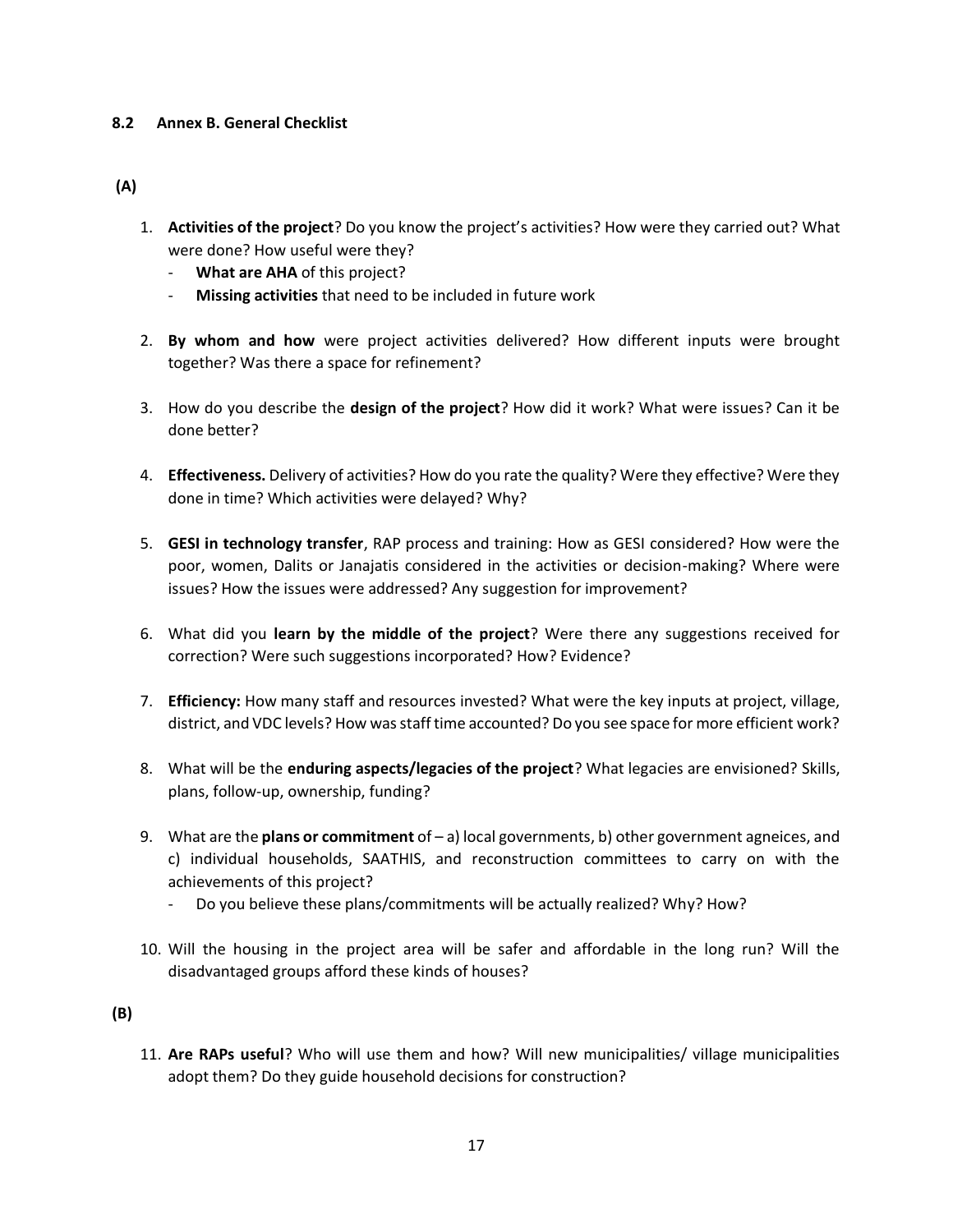- 12. **Quality of TDHs** How do they look like? a) do you think the TDH were of good quality? B) were they affordable? C) did they consider GESI aspects? D) appropriate in terms of technology – hazard resistance, cost effectiveness, replicability, use of local materials, participation of houseowners?
	- Will the people follow the TDH? Which social groups will follow, and which others not?
	- Were the TDH useful to transfer knowledge to communities and artisans?
- 13. How was **OJT/TDH construction** useful to the artisans? Did it enhance their skills? Did the skill raise their incomes? Employability? What are success stories, success rates?

#### **14. Role of**

- *a) Aawas Nirman Saathi*
- b) Mobile Van Technology Clinics (MTCs)
- c) Community mobilizers
- d) Technical staff
- e) operating Safer construction clinics through community livelihood group (CLG)
- What did they do, how, and how useful? Can this be made better?
- 15. **Ownership**: present status of ownership and how to improve ownership of local authorities?
- 16. **Learning** for reconstruction process GoN/NRA?

#### **(C)**

- 17. **RAP preparation—**How was that plan prepared? Who holds these plans now? Who prepared? Is it useful to villagers / local government? Did you participate? Who will use them?
- 18. **TDH--**How does they look like—where, in whose land, how much was expended; who were involved? Who owns them? Are they of good quality? Are they affordable?
- 19. **Trained Artisans and their support in reconstruction** what skills did they have? How long / how were they trained? do they have appropriate skills? How did the trained artisans support reconstruction to individuals?
- 20. What it means to be safer houses? How did you know that? How can anyone construct a safe house? Can you afford to build a safe house? Do you have any suggestion for improving on the model?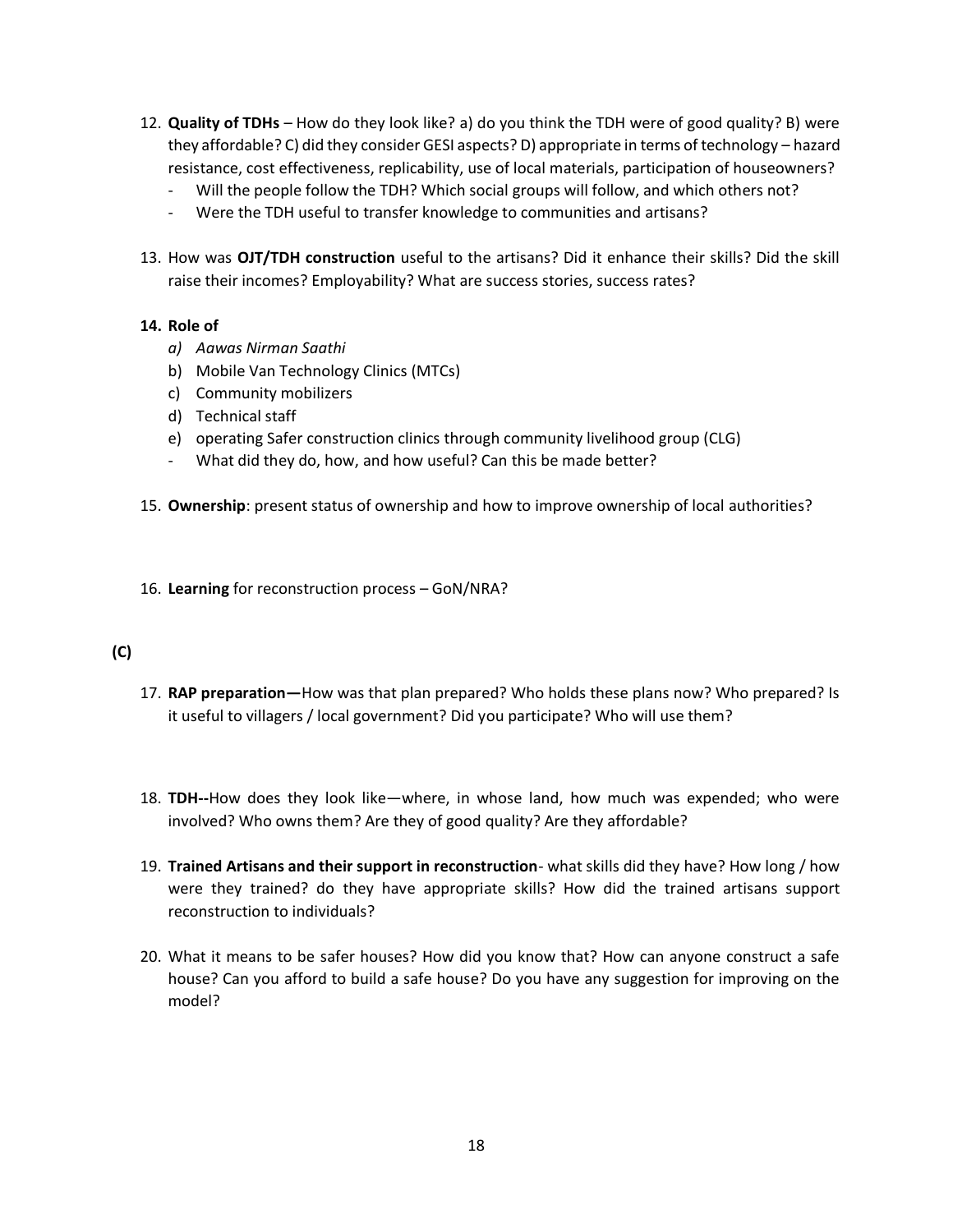| <b>Consultation Date/Place</b>                                                                                                                     | People interviewed/consulted                                                                                                                                                                                                                                                                                                                                                                                                                                                                                                                                                                                                | <b>Discussion Agenda &amp;</b><br><b>Remarks</b>                                                                                                                                                                                                                                                                                                                                                   |
|----------------------------------------------------------------------------------------------------------------------------------------------------|-----------------------------------------------------------------------------------------------------------------------------------------------------------------------------------------------------------------------------------------------------------------------------------------------------------------------------------------------------------------------------------------------------------------------------------------------------------------------------------------------------------------------------------------------------------------------------------------------------------------------------|----------------------------------------------------------------------------------------------------------------------------------------------------------------------------------------------------------------------------------------------------------------------------------------------------------------------------------------------------------------------------------------------------|
| 20th Dec 2017<br><b>Kathmandu</b>                                                                                                                  | Pragya Pradhan, Senior Project Officer, CDRMP                                                                                                                                                                                                                                                                                                                                                                                                                                                                                                                                                                               | Project introduction<br>$\blacksquare$<br>Collection of project<br>$\overline{\phantom{a}}$<br>documents                                                                                                                                                                                                                                                                                           |
| 22 <sup>nd</sup> Dec 2017<br>Kathmandu                                                                                                             | Pravakar Thapa, Project Coordinator, CDRMP,<br><b>ECHO</b> project                                                                                                                                                                                                                                                                                                                                                                                                                                                                                                                                                          | Additional details on<br>$\blacksquare$<br>the project and results<br>Plan for joint field visit<br>$\blacksquare$                                                                                                                                                                                                                                                                                 |
| <b>Travel to Sindhupalchowk</b><br>26.12.2017<br><b>Irkhu, Safeer Construction</b><br><b>Clinic, Chautara Municipality</b><br>Ward 8<br>26.12.2017 | Consultation with Community Livelihood Group<br>(CLG) members (and others)<br>Ms. Tamang<br>$\overline{\phantom{0}}$<br>Sanimaya Tamang<br>$\qquad \qquad -$<br>Dashrath Rauniyar, project team<br>$\overline{\phantom{a}}$<br>Prahlad Khadka<br>$\overline{\phantom{a}}$<br>Mr Shrestha<br>$\overline{\phantom{a}}$<br>Pemba Tamang, ANS<br>$\qquad \qquad \blacksquare$<br>Mr Tamang-RAP member<br>$\qquad \qquad \blacksquare$<br>Dambar Shrestha-RAP member<br>$\overline{\phantom{a}}$<br>Sanjiv Lama<br>$\qquad \qquad \blacksquare$<br>Bhagawati BK - SIDEK social mobilizer<br>Consultation with CDRMP/ECHO project | Operation of Safer<br>$\blacksquare$<br><b>Construction Clinic</b><br>Community Livelihood<br>$\overline{\phantom{a}}$<br>group<br>Challenge of clinic<br>$\overline{\phantom{a}}$<br>Aha of project activities<br>$\overline{\phantom{a}}$<br>Activities and process<br>$\overline{\phantom{a}}$                                                                                                  |
| Irkhu, Chautara<br><b>Municipality-8</b>                                                                                                           | engineer<br>Divas Dahal, MTC Engineer                                                                                                                                                                                                                                                                                                                                                                                                                                                                                                                                                                                       | of MTC<br>Its results<br>$\overline{\phantom{a}}$<br>Adoption of GI wire<br>$\overline{\phantom{a}}$<br>technology<br>Adoption of different<br>$\blacksquare$<br>technologies in house<br>construction                                                                                                                                                                                             |
| 26.12.2017<br><b>Irkhu, Chautara Municipality</b><br>-8                                                                                            | Consultation with partner NGO official<br>Bhavanath acharya, Sindhu Utthan Kendra<br>(SUK) (UNDP's partner NGO)                                                                                                                                                                                                                                                                                                                                                                                                                                                                                                             | Implementation<br>$\blacksquare$<br>modality of the partner<br><b>NGO</b><br>Key process and<br>activities and results<br>Institutionalization of<br><b>RAP</b><br>Technologies in<br>reconstruction of<br>houses<br>Challenges of RAP<br>$\overline{\phantom{a}}$<br>committees/RAP use<br>Efficiency versus delays<br>$\overline{\phantom{a}}$<br>Aha of the project<br>$\overline{\phantom{a}}$ |
| 26.12.2018<br>Deepbagar Village @ Irkhu,<br><b>Chautara Municipality 8</b><br>Sindhupalchowk<br><b>TDH Site</b>                                    | Consultation with RAP committee chair<br>Mankaji Tamang (Chair, Reconstruction<br>$\qquad \qquad \blacksquare$<br>Action Plan Committee Chair)                                                                                                                                                                                                                                                                                                                                                                                                                                                                              | Reconstruction in the<br>$\overline{\phantom{a}}$<br>village<br>Grievance from the<br>$\overline{\phantom{a}}$<br>village<br>Experience of the GI<br>$\overline{\phantom{a}}$<br>wire technology house<br>(TDH)                                                                                                                                                                                    |

<span id="page-24-0"></span>

| 8.3 | Annex C. Details of Consultation and meetings for this Review |
|-----|---------------------------------------------------------------|
|-----|---------------------------------------------------------------|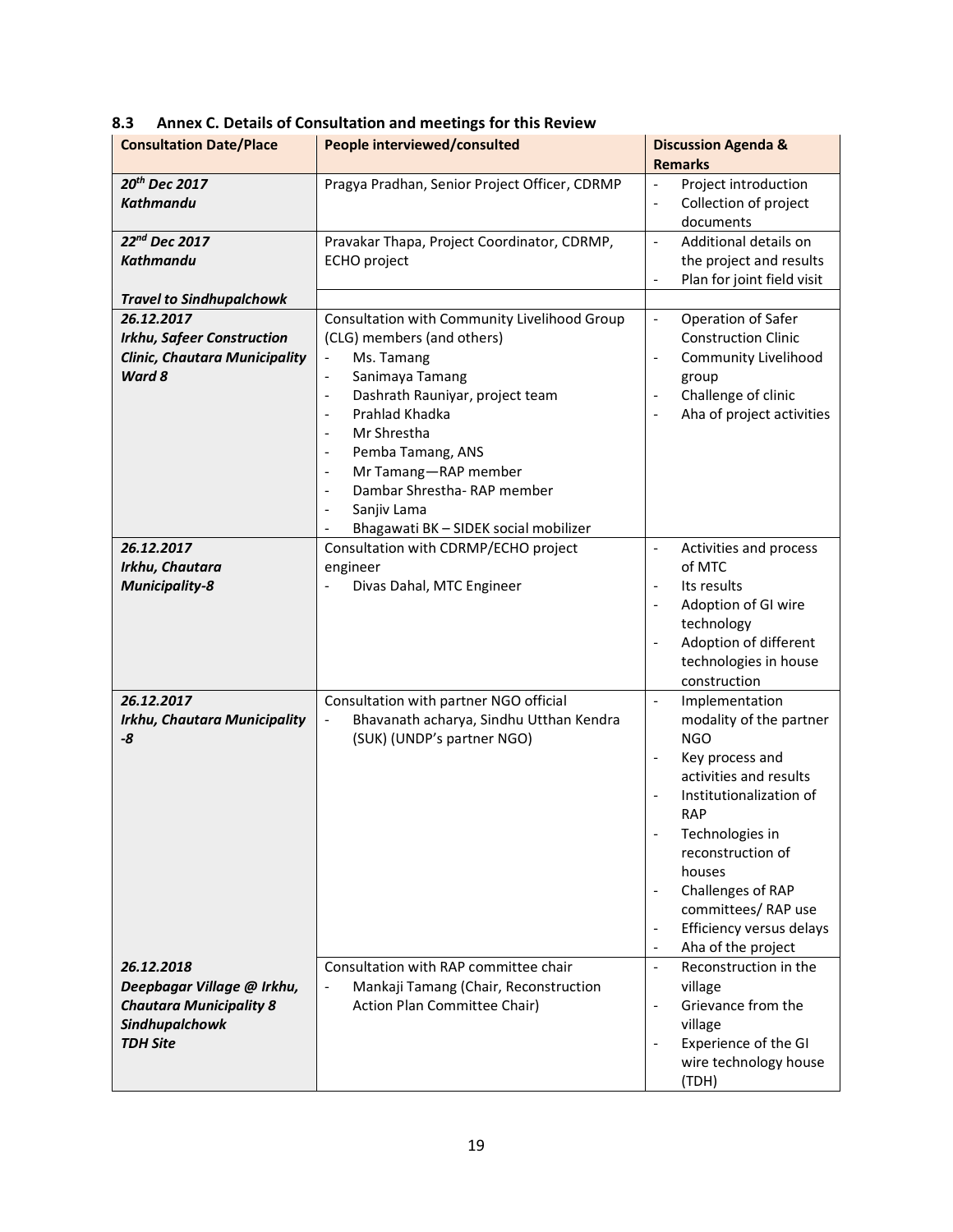| <b>Consultation Date/Place</b>       | People interviewed/consulted                                                                     | <b>Discussion Agenda &amp;</b><br><b>Remarks</b>                       |
|--------------------------------------|--------------------------------------------------------------------------------------------------|------------------------------------------------------------------------|
|                                      |                                                                                                  | Use of skills for ANS<br>$\overline{a}$                                |
|                                      |                                                                                                  | and masons                                                             |
| 26.12.2018                           | Joint meeting with Ward Chair and NRA engineer                                                   | $\blacksquare$                                                         |
| Ward 8 Office, Irkhu,                | Tirtha Bahadur Shrestha (Ward Chair)<br>$\overline{\phantom{a}}$                                 |                                                                        |
| <b>Chautara Municipality</b>         | Ajay Karn, NRA Engineer<br>$\blacksquare$                                                        |                                                                        |
| 26.12.2018                           | Meeting with partner NGO team                                                                    | Partnership with UNDP<br>$\frac{1}{2}$                                 |
| <b>Office of Sindhu</b>              | Prahlad Thapa, Engineer<br>$\frac{1}{2}$                                                         | Introduction of SIDEC<br>$\frac{1}{2}$                                 |
| <b>Development Centre (SiDEC)</b>    | Dashrath Ram<br>$\overline{\phantom{a}}$                                                         | CLG and sustainability<br>$\overline{a}$                               |
|                                      | Deepak Aryal<br>$\overline{\phantom{a}}$                                                         | of safer construction                                                  |
|                                      | Dinesh Karki<br>$\overline{\phantom{a}}$                                                         | clinic                                                                 |
|                                      | Sunil Timilsina<br>$\overline{\phantom{a}}$                                                      | Suggestions for further                                                |
|                                      | Pravakar Thapa<br>$\overline{\phantom{a}}$                                                       | action & support                                                       |
|                                      | Mr Acharya<br>$\overline{\phantom{a}}$                                                           |                                                                        |
| 27.12.2017<br><b>Indrawati Rural</b> | Participant observation of RAP (Wards - 7 and 8)<br>Progress Review and Update meeting, attended | <b>TDH building</b><br>$\Box$<br>Status of<br>$\overline{\phantom{a}}$ |
| Municipality, , Sipapokhare          | by some 30 individuals (men and women),                                                          | reconstruction                                                         |
| (NGO office: SUK Nepal)              | including Tilak Roka (chair of Sipapokhare RAP,                                                  | <b>Trained masons</b><br>$\overline{\phantom{a}}$                      |
|                                      | newly elected Dalit Ward Member)                                                                 |                                                                        |
| 27.12.2017                           | Meeting RAP committee members                                                                    | RAP committee's work<br>$\blacksquare$                                 |
| <b>Indrawati Rural</b>               | Tilak Roka (chair of Sipapokhare RAP, newly<br>$\qquad \qquad \blacksquare$                      | Work on<br>$\overline{\phantom{a}}$                                    |
| <b>Municipality, Sipapokhare</b>     | elected Dalit Ward Member)                                                                       | reconstruction                                                         |
| (NGO office: SUK Nepal)              | Kshetra Bahadur Dhungana<br>$\overline{\phantom{a}}$                                             | Use of RAP<br>$\overline{\phantom{a}}$                                 |
|                                      |                                                                                                  | Gaps and suggestions<br>$\overline{\phantom{a}}$                       |
| 27.12.2017                           | Brief consultation with SUK team)                                                                | DTH construction<br>$\overline{\phantom{a}}$                           |
| <b>Indrawati Rural</b>               | <b>SUK Nepal's secretary</b><br>$\qquad \qquad \blacksquare$                                     |                                                                        |
| <b>Municipality, Sipapokhare</b>     | Subas Shrestha<br>$\overline{\phantom{a}}$                                                       |                                                                        |
| (NGO office: SUK Nepal)              | Bhavanath Acharya<br>$\overline{\phantom{a}}$                                                    |                                                                        |
|                                      | Santosh Bhattarai<br>$\overline{\phantom{a}}$                                                    |                                                                        |
| 27.12.2017                           | Consultation with ECHO project grantee                                                           | Household experience<br>$\blacksquare$                                 |
| Dumindanda village,                  | Mr Murali Sarki (Dalit)                                                                          | of earthquake and                                                      |
| <b>Indrawati Rural</b>               |                                                                                                  | reconstruction                                                         |
| <b>Municipality, Grantee</b>         |                                                                                                  | Loan/lending                                                           |
| consultation (@Construction          |                                                                                                  | Compliance issues                                                      |
| Site)                                |                                                                                                  | Status of support from                                                 |
|                                      |                                                                                                  | <b>NRA</b>                                                             |
| <b>Travel to Dolakha</b>             |                                                                                                  |                                                                        |
| 28.12.2017                           | Consultation with MTC Engineer                                                                   | Process and operation                                                  |
| @Baghkhor, Shailung Rural            | Naresh Nidal<br>$\overline{\phantom{0}}$                                                         | of MTC                                                                 |
| <b>Municipality</b>                  |                                                                                                  | Achievements of MTC<br>$\overline{\phantom{a}}$                        |
| Katakuti Village, Khadka             | Meeting with RAP committee member                                                                | Status and experience<br>$\blacksquare$                                |
| <b>Gaun, Shailung Rural</b>          | Lalit Kumari Karki<br>$\overline{\phantom{a}}$                                                   | of reconstruction in                                                   |
| <b>Municipality</b>                  | Indra Bahadur Karki<br>$\overline{\phantom{a}}$                                                  | Katakuti                                                               |
|                                      | Kiran Basnet (Ward Chair, Ward 5 of                                                              | Processes and activities<br>$\overline{\phantom{a}}$                   |
|                                      | Shailung)                                                                                        | of RAP committee                                                       |
|                                      | Bhagawati Khadka                                                                                 | Achievements of RAP                                                    |
|                                      |                                                                                                  | committee                                                              |
|                                      |                                                                                                  | Aha activities                                                         |
|                                      |                                                                                                  | Suggestions                                                            |